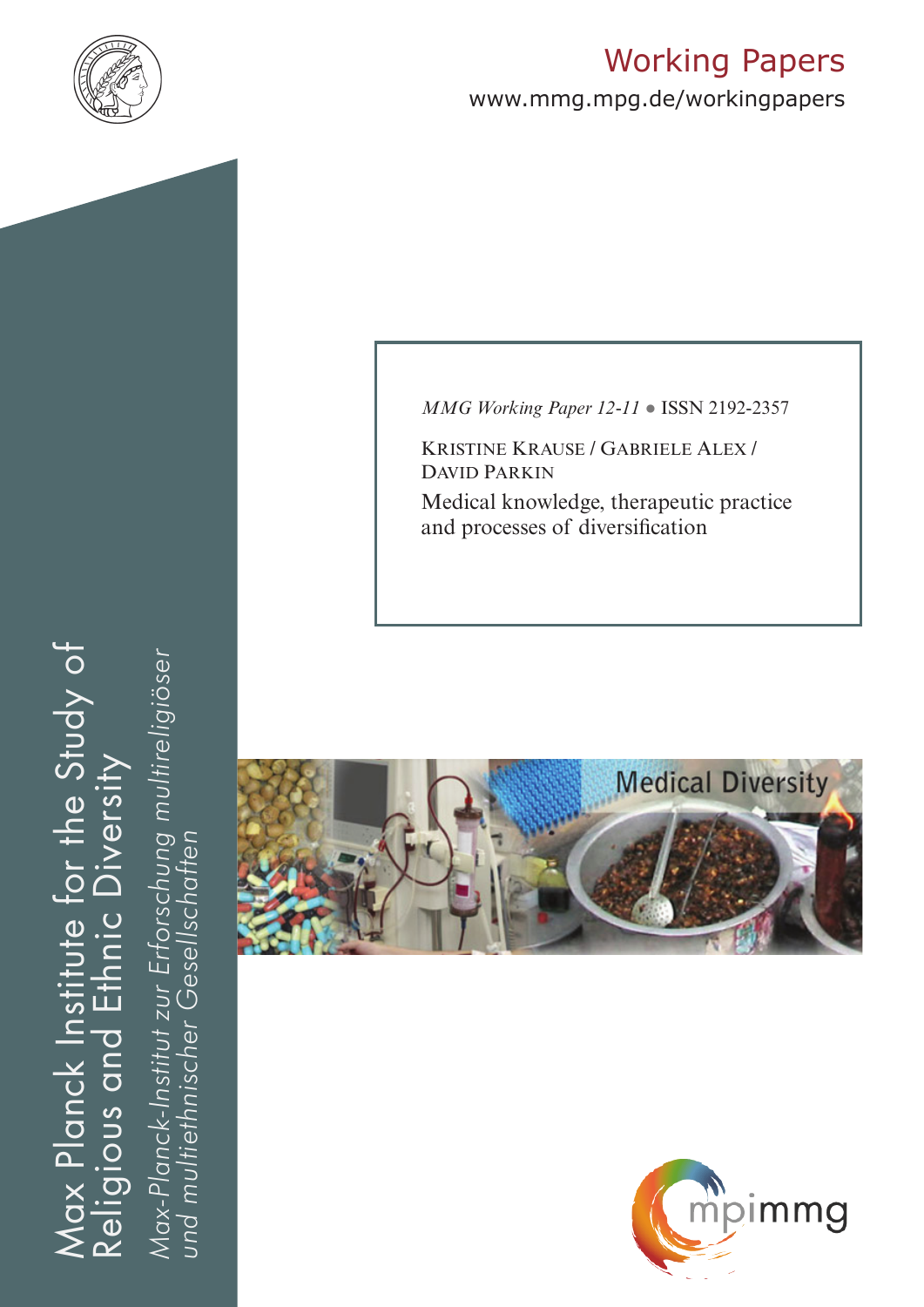Kristine Krause / Gabriele Alex / David Parkin *Medical knowledge, therapeutic practice and processes of diversification* 

#### MMG Working Paper 12-11

Max-Planck-Institut zur Erforschung multireligiöser und multiethnischer Gesellschaften, *Max Planck Institute for the Study of Religious and Ethnic Diversity* **Göttingen** 

© 2012 by the author

ISSN 2192-2357 (MMG Working Papers Print)

Working Papers are the work of staff members as well as visitors to the Institute's events. The analyses and opinions presented in the papers do not reflect those of the Institute but are those of the author alone.

Download: **www.mmg.mpg.de/workingpapers**

MPI zur Erforschung multireligiöser und multiethnischer Gesellschaften MPI for the Study of Religious and Ethnic Diversity, Göttingen Hermann-Föge-Weg 11, 37073 Göttingen, Germany Tel.: +49 (551) 4956 - 0 Fax: +49 (551) 4956 - 170

**www.mmg.mpg.de**

**info@mmg.mpg.de**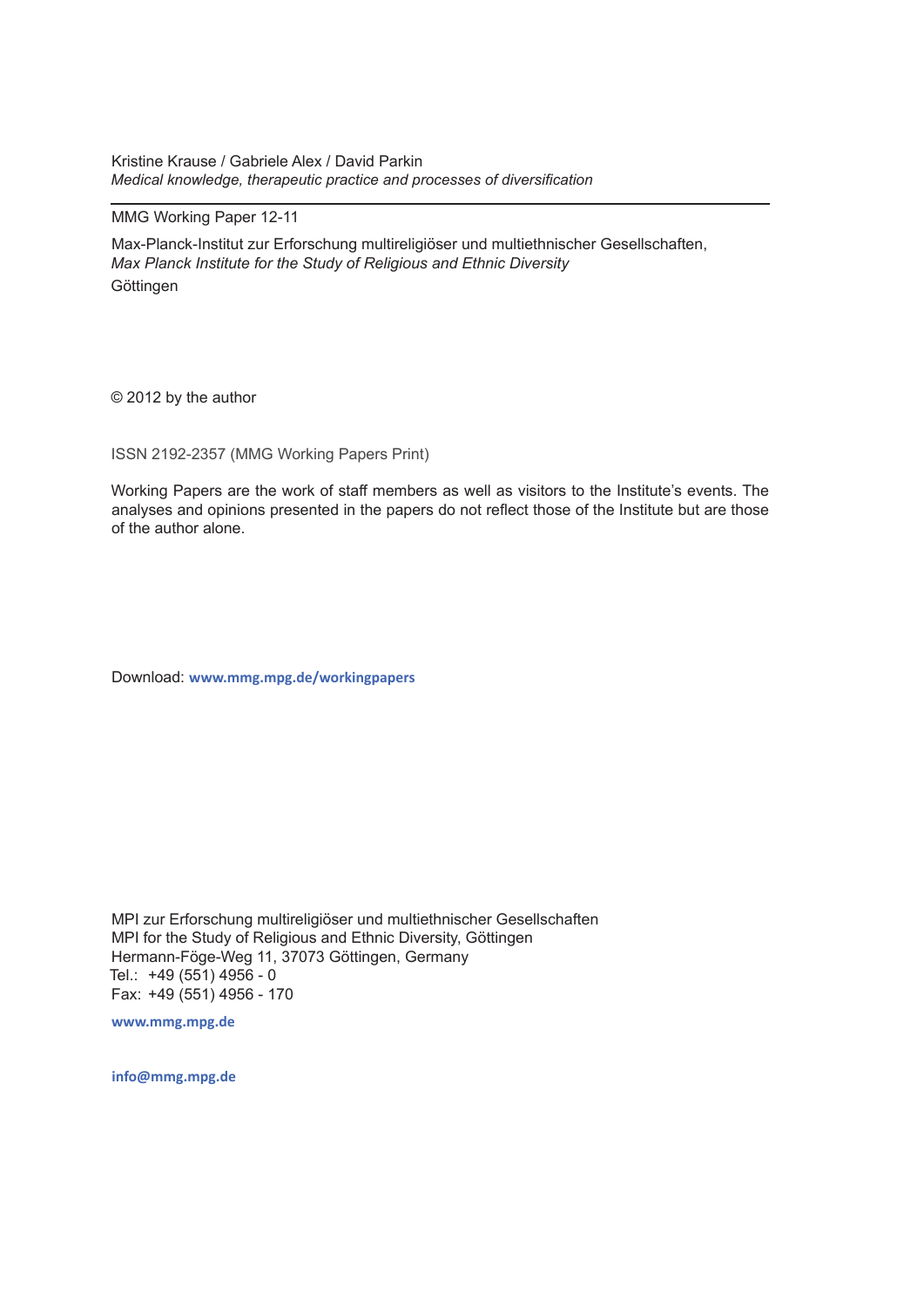## Abstract

This paper<sup>1</sup> outlines the research interests of the Medical Diversity Working Group within the Department of Socio-Cultural Diversity at the Max Planck Institute for the Study of Religious and Ethnic Diversity, Göttingen. The working group brings together scholars working on medical knowledge, therapeutic practices and diversification. While the group is in its early stages of development, we have identified three fields of inquiry that we outline in this paper.

## Authors

Kristine Krause is Postdoctoral Research Fellow, Max Planck Institute for the Study of Religious and Ethnic Diversity Goettingen.

GABRIELE ALEX is Professor for/of Social and Cultural Anthropology at the University of Tuebingen and Senior Research Partner of the Max Planck Institute for the Study of Religious and Ethnic Diversity Goettingen.

DAVID PARKIN is Professor Emeritus of Social Anthropology and Fellow of All Souls, University of Oxford and Senior Research Partner of the Max Planck Institute for the Study of Religious and Ethnic Diversity Goettingen.

## Keywords

Diversity and health, medical anthropology medical pluralism, health and migration, health and syncretism

<sup>1</sup> The authors are grateful for very helpful comments on an earlier version of the paper by Karen Schönwälder and Tilmann Heil. Many thanks also for critical input from Hansjörg Dilger and Michi Knecht at various meetings. Discussions with colleagues at the MPI workshop *From Medical Pluralism to Medical Diversity* and with participants of the international conference *Medical Diversity and its Spaces* helped developing our thoughts. For her patience and careful editorial work we are thankful to Chris Kofri. To Stephanie Stocker and Theresa Funke we are indebted for conducting research for the literature review and to Thorsten Wallbott and Bettina Voigt for help in preparing the references for the manuscript. The responsibility for any remaining inconsistencies remains solely our own.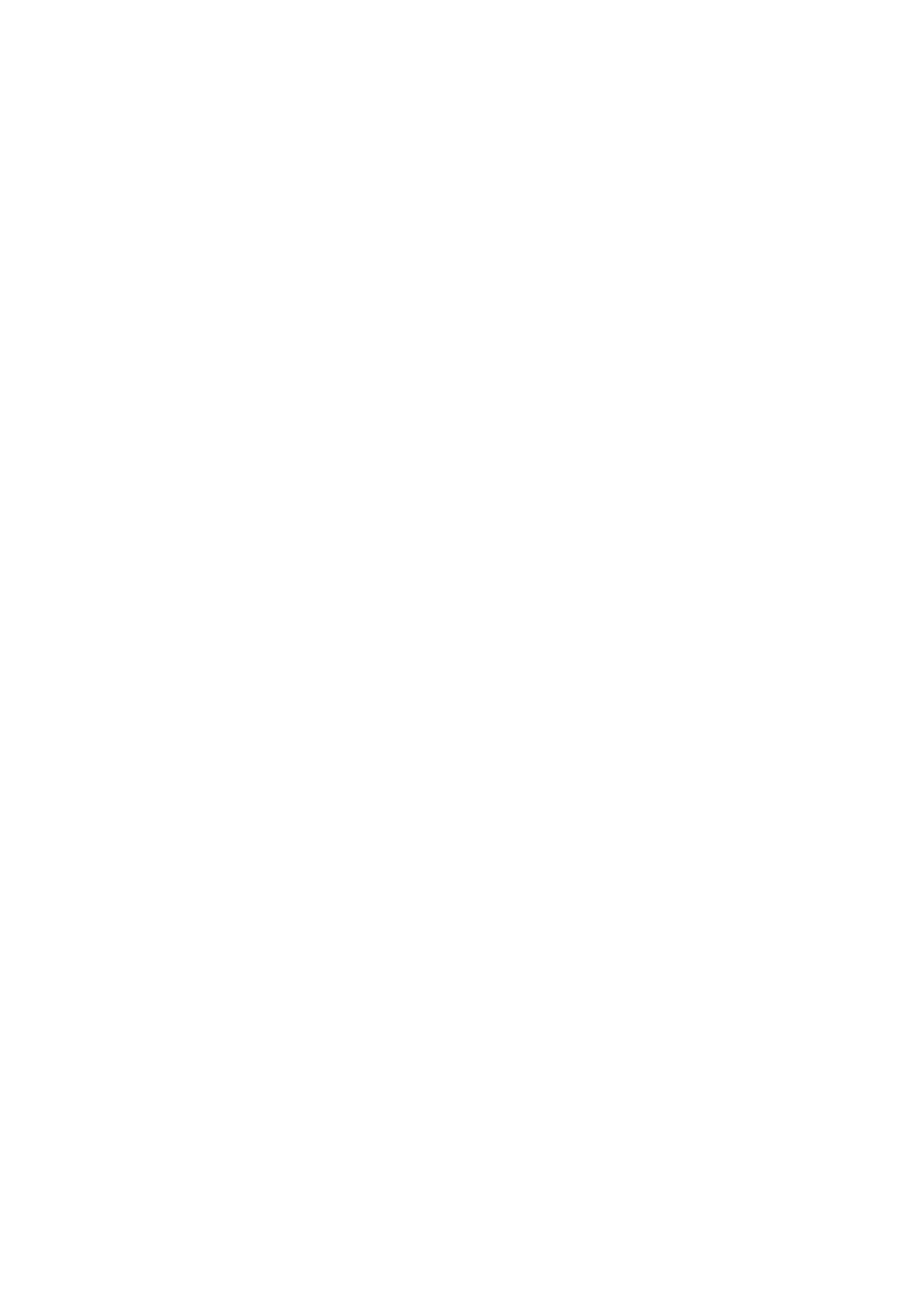## Contents

| 1. |     |                                                                       |    |
|----|-----|-----------------------------------------------------------------------|----|
|    | 1.1 |                                                                       |    |
| 2. |     |                                                                       |    |
| 3. |     |                                                                       |    |
|    |     |                                                                       | 15 |
|    |     | 3.2 From thinking in systems to thinking about latticed practices and |    |
|    |     |                                                                       | 17 |
|    | 3.3 |                                                                       |    |
|    |     |                                                                       | 21 |

|--|--|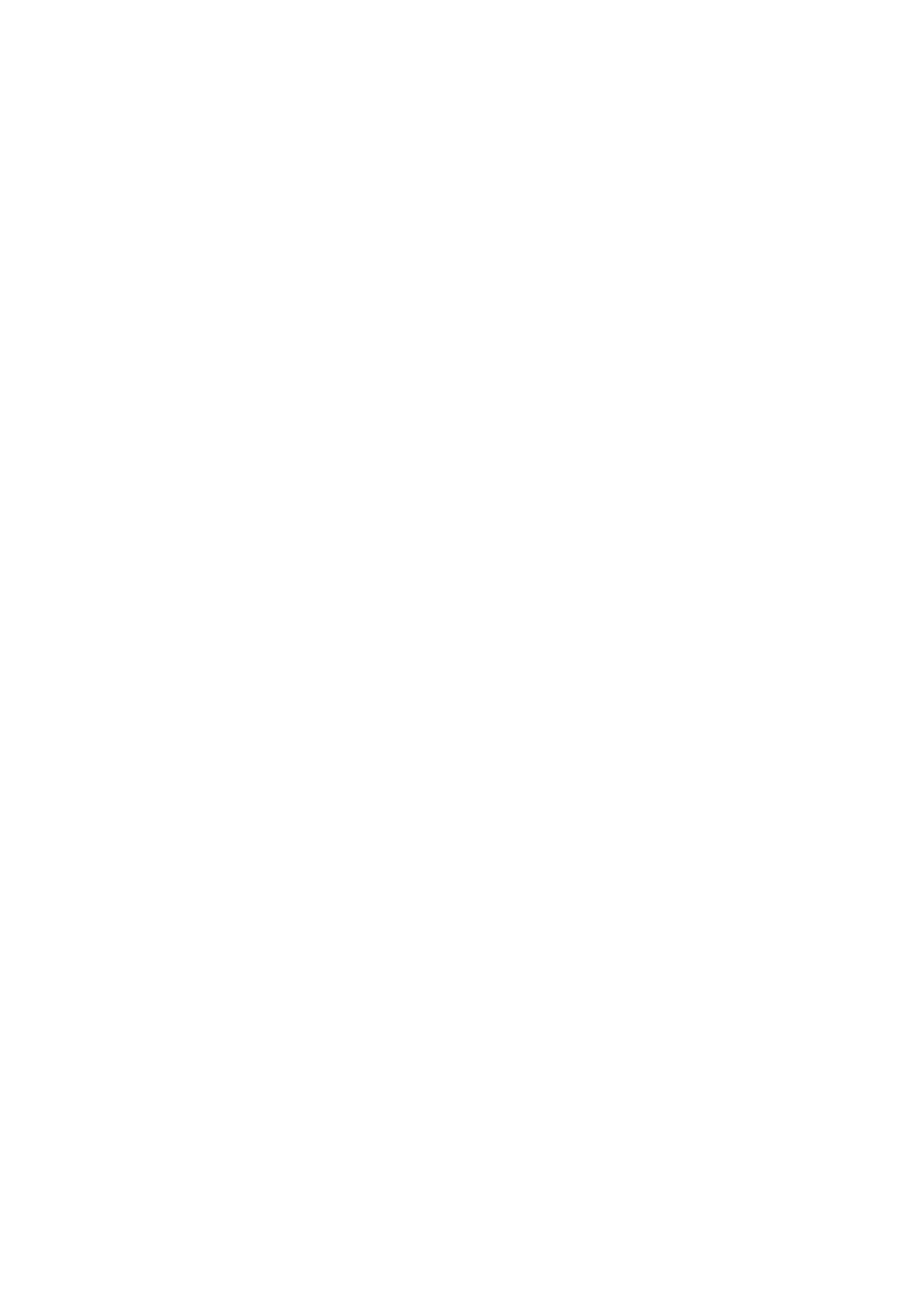Diversity has become a buzzword. The meaning of the term is, however, far from clear and differs from context to context: In some countries it has replaced notions of multiculturalism, thereby facilitating a shift from thinking about communities to thinking about intersecting markers of differentiation (Parekh 2006). Another terrain in which the term has made a career is that of management.<sup>2</sup> The notion is used here to specify the individual differences of staff members in order to tailor the performance of a business and/or its services (Pincus 2006: 3)<sup>3</sup>. With regard to public services, it is employed to reflect the insight that the diversity within a society should be represented in its civil servants. Neologisms such as 'differently abled' mirror this trend to value the different experiences, world views and competences of people as an asset  $4$ 

Critics, in particular feminist theorists, argue that diversity discourses have become so widely spread, because they suit not only companies but also the transformation of most states towards neoliberal forms of governance, which tend to address individuals rather than groups (Sauer 2007: 38-43). Along a similar line, other authors have pointed to the tendency, of diversity approaches to replace questions of distributive inequality with questions of identity (Fraser 2000, see also Schönwälder 2007: 174). Some feminist theorists, however, regard diversity politics – meaning here the consideration of multiple inequalities and their intersections – as the most promising way for creating political equality (Squires 2007a: 45f).<sup>5</sup>

With this concept paper we do not attempt to provide an exhaustive treatment of the discussions around the term diversity, nor can we solve the contradicting views of what the term stands for. We do, however, think that it might be promising to engage critically with the talk about diversity from the different perspectives ensembled in Medical Anthropology, Science and Technology Studies and the Sociology and History of Medicine.

In the following we will outline the research interests of the Medical Diversity Working Group within the Department of Socio-cultural Diversity at the Max Planck Institute for the Study of Religious and Ethnic Diversity. This group brings together

<sup>2</sup> On the question of how affirmative action programs became diversity management see Kelly and Dobbin (1998).

<sup>3</sup> This also includes 'value diversity' or 'informational diversity', the latter referring to differences in knowledge and work experience, and the former to differences in goals and views of the mission of the work group (Knudsen and Holbek 2007: 239f).

<sup>4</sup> In some cases this neologism is even used for people, who are physically challenged such as with hearing or visual impairments.

<sup>5</sup> This discussion is very relevant to the realm of health, but has to be the subject of another Working Paper.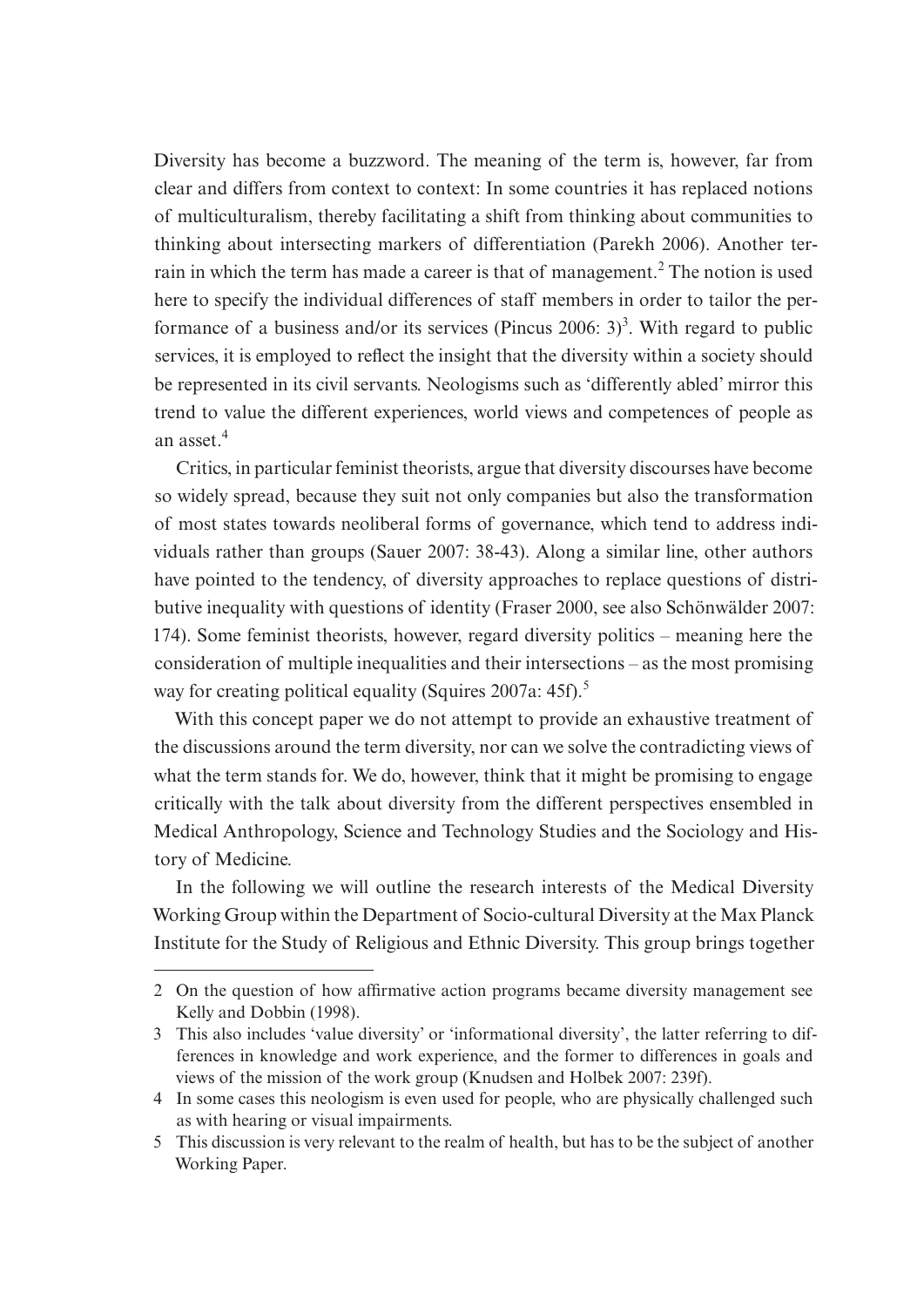scholars working on medical knowledge, therapeutic practices and diversification. While the group is in its early stages of development, we have identified three fields of inquiry in which we hope to develop research projects:

First, on the *level of publicly organised* health care the question is, how health institutions react to an increased cultural and ethnic diversification of its clientele and staff. Here we refer to diversity as encompassing ethnicity, gender, religion, language, and legal status, values and norms, etc.

Secondly, on an *epistemological level*, it can be asked how medical knowledge does not only react to socio-cultural diversity within a population, but itself produces diversity by describing and classifying bodily differences, for example by labelling what is perceived as an illness through categories such as alcoholic, schizophrenic, dyslexic etc. Furthermore, new diagnostic technologies generate differences in individuals, as in the case of genetic testing, which are mediated through new social forms and institutions.

Thirdly, the exploration of therapeutic practices (including different biomedical disciplines and various forms of non-biomedical healing traditions) in medical anthropology, sociology and the history of medicine can be seen as examples in which issues of diversity have been discussed on a *conceptual level*. The inherent multiplicity within biomedicine for instance, has been a topic challenging the general idea of coherence in medicine and pointing to the unstable and situated nature of therapeutic knowledge. Similarly, the subject of medical pluralism – the co-existence of different medical practices and forms of knowledge – has been a classical field of research. Debates have moved from an understanding of pluralism as consisting of separate systems to thinking about mixture and intersections of different therapeutic practices. Drawing on these two research traditions and departing from a view of medical systems or disciplines as notions with sharp boundaries, our working group seeks to enhance a perspective that foregrounds how boundaries are constantly reconfigured through intersecting markers of difference.

These three fields are not our invention; on the contrary, all of them are well established and grounded in substantial bodies of literature. In each of these three fields the term diversity plays a different role. We will offer a selective reading on what the notion of diversity means in each respective field, beginning with the question of health institutions  $<sup>6</sup>$ </sup>

<sup>6</sup> Since our background is in Social Anthropology, the views expressed in this concept paper are very much influenced by the debates within this discipline. The paper presents a work in progress and has to be seen as part of an ongoing conversation.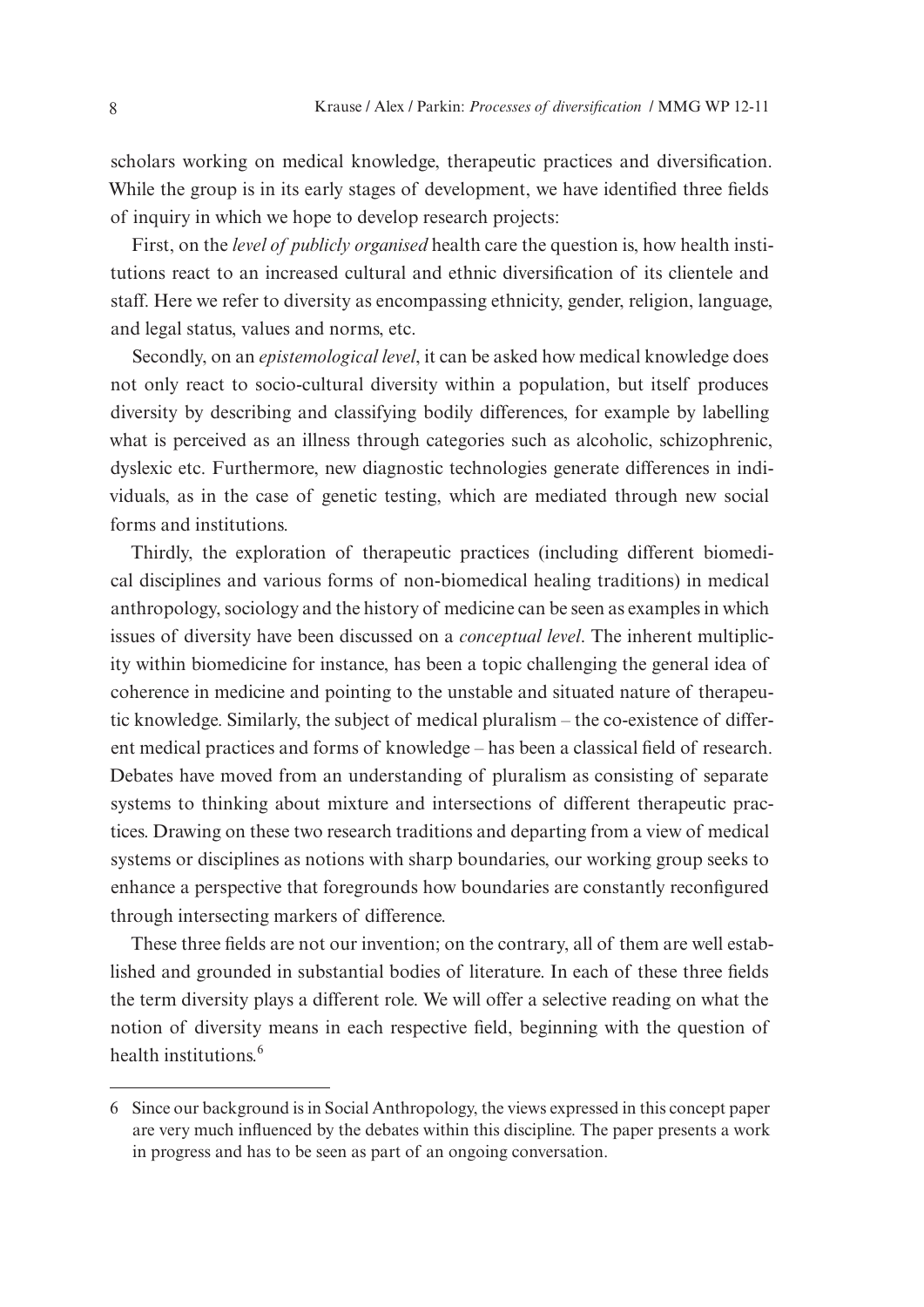#### 1. Health institutions and socio-cultural diversity

For health institutions, diversity mainly means cultural and ethnic differences among clientele and staff.<sup>7</sup> Research in Europe and North has therefore mainly concentrated on ethnic diversity and inequality in health status. From the perspective of feminist theories, however, diversity and health care would comprise other issues as well, such as gender and health (Annandale 2010 and the health needs of lesbian, gay, bisexual and transgender people (LGBT) (Mayer et al. 2008, Wolitski et al. 2008), as well as other vulnerable groups such as the homeless and individuals with specific bodily challenges.

Although the health state of migrant workers has always been a concern with regard to the maintenance of their ability to work, $8$  it was only in the 1980s that ethnic diversity and health disparities became a key issue in questions of equality in Europe and the US. This might have been the result of the emergence of multicultural discourses and policies in the 1980s, and the increased attention given to the health of newly-arrived migrants and established ethnic minorities (Nazroo 1997: 1f, Ahmad 1993a).<sup>9</sup> A population's state of health can be used as a measurement of a society's achievements in regard to equality and the fair distribution of resources (Bradby and Nazroo 2010: 123). The access and experience of health care can be seen as an important area for understanding when and how being a member of a minority group produces disadvantages (Jayaweera 2010). The late 1990s saw for instance the emergence of a number of professional journals in the Anglophone academic context, dedicated to this field of study like *Journal of Immigrant Health*<sup>10</sup>, *Ethnicity and Health*<sup>11</sup>, *Journal of Transcultural Nursing*<sup>12</sup> and

<sup>7</sup> Leaving management studies aside, diversity within health staff appears to be quite understudied, although many national health systems rely substantially on health professionals who have left their home countries.

<sup>8</sup> See for instance Yano (2001) on the compulsory health screening of guest-workers from Turkey before they entered Germany.

<sup>9</sup> For critical overviews, see Ahmad (1993b), Stubbs (1993).

<sup>10</sup> The first issue was published in 1999; the journal covers public health, epidemiology, medicine and nursing, population research, immigration law, and ethics. The Editorial Board consists solely of medical scientists based in the US. It was renamed as 'Journal of Immigrant Health' in 2006.

<sup>11</sup> The first issue was published in 1996, mainly epidemiologic and public health, but with a critical angle. The Editorial Board is mainly based in UK.

<sup>12</sup> The first issue was published in 1989; published in association with the Transcultural Nursing Society (founded 1974).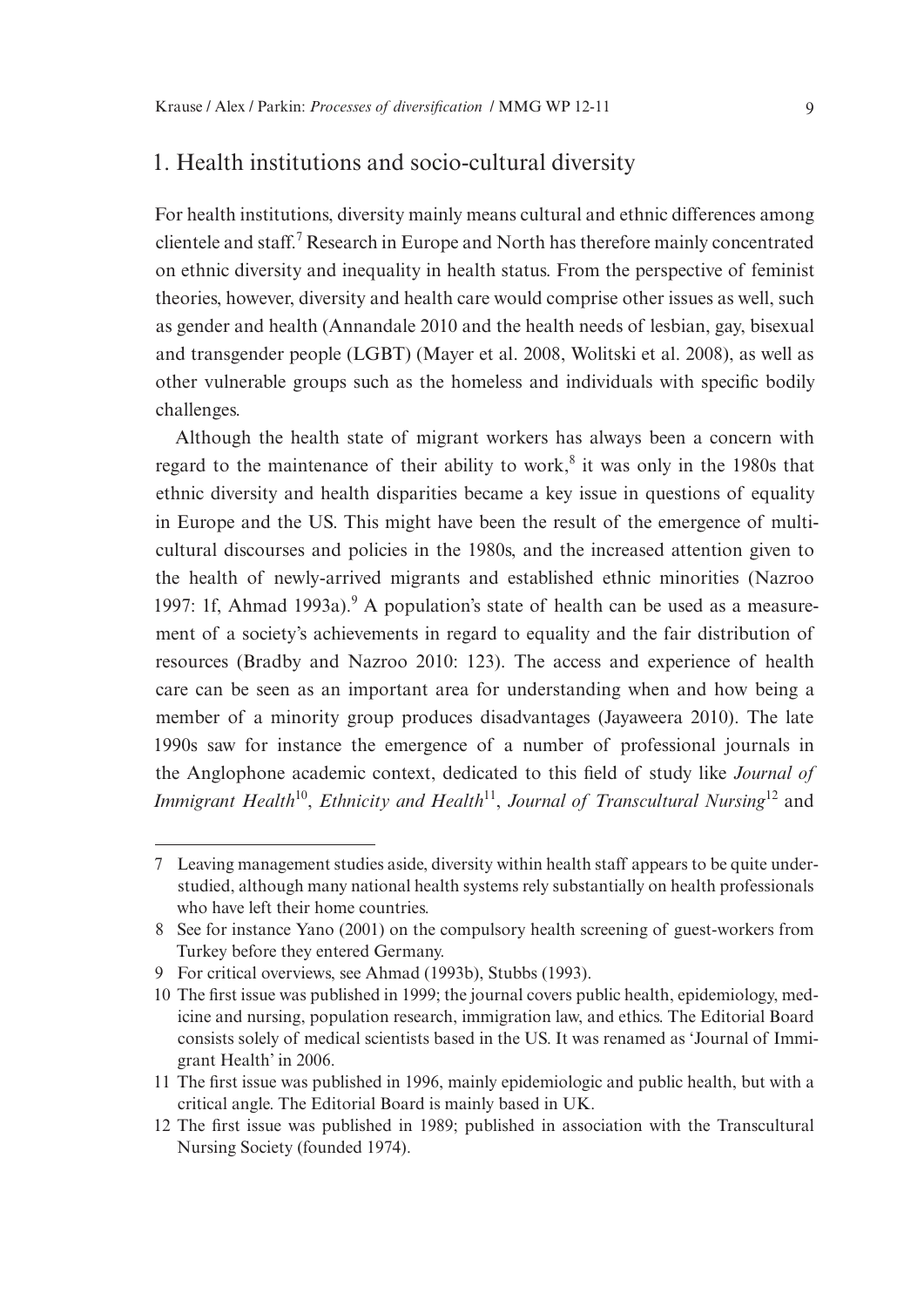the *IOM Newsletter on Migration and Health*, and *Cultural Diversity and Mental Health*. 13

The accommodation of needs related to religious or cultural identities, such as being vegetarian, the provision of halal or kosher food in hospital settings, as well as space dedicated to religious practices such as prayer rooms, have become standard in many democratic countries that recognize religious freedom and adhere to one or the other form of multiculturalism.14 A pertinent issue for encounters between biomedical professionals and their clientele, apart from the challenges of cross-cultural communication (Fuller 2003), are the practical problems related to linguistic diversity (Jones and Gill 2003, Greenhalgh et al. 2008). It has simply become impossible to cater to all of the language groups present in global cities such as London, Singapore, or New York (Greenhalgh et al. 2008: 132). Since communication lies at the core of health care, difficulties of expression or comprehension of what is being explained by health professionals, is a widely recognised problem (Jones and Gill 2003).

Access to meeting a biomedical professional in the first place might, however, be hindered by many other factors. Barriers to access of public health services have therefore been a central topic. Next to linguistic and cultural barriers, access is seen to differ from country to country, depending on national policy frameworks. Most of the literature makes a point of distinguishing the different migration pathways and legal categories of migrants, because to a marked extent, the legal status of a migrant influences health needs and access to health care; the status ascribed to them restricts or enables their access to care and their ability to establish candidacy. Causes of illhealth, cited by a wide range of authors in regard to refugees (Watters 1998, 2001a, 2001b, 2003, Silvoe 1999, Silvoe & Watters 2000, Nygren-Krug 2003), could apply to all migrants in general: dangerous migration routes, difficulties to obtain legal status, poor housing, inaccessible information about health services, acculturation stresses, the loss of a familiar environment and support systems, discrimination, and the lack of health and safety in the workplace (Chavez 2003).

It is beyond the scope of this paper to provide a full review of the literature on ethnic diversity and health.15 In the Anglophone context in particular, the discussion

<sup>13</sup> First issue was published in 1998, now *Cultural Diversity and Ethnic minority Psychology*. The Journal is an organ of the Society for the Psychological Study of Ethnic Minority Issues of the American Psychological Association.

<sup>14</sup> See, for instance, the EU-project *Migrant friendly hospitals*, and in particular the literature review by the Swiss Forum for Migration and Population Studies (sfm) available on the webpage **http://www.mfh-eu.net/public/home.htm** [accessed 15 January 2012].

<sup>15</sup> For an overview see Bradby and Nazroo (2010).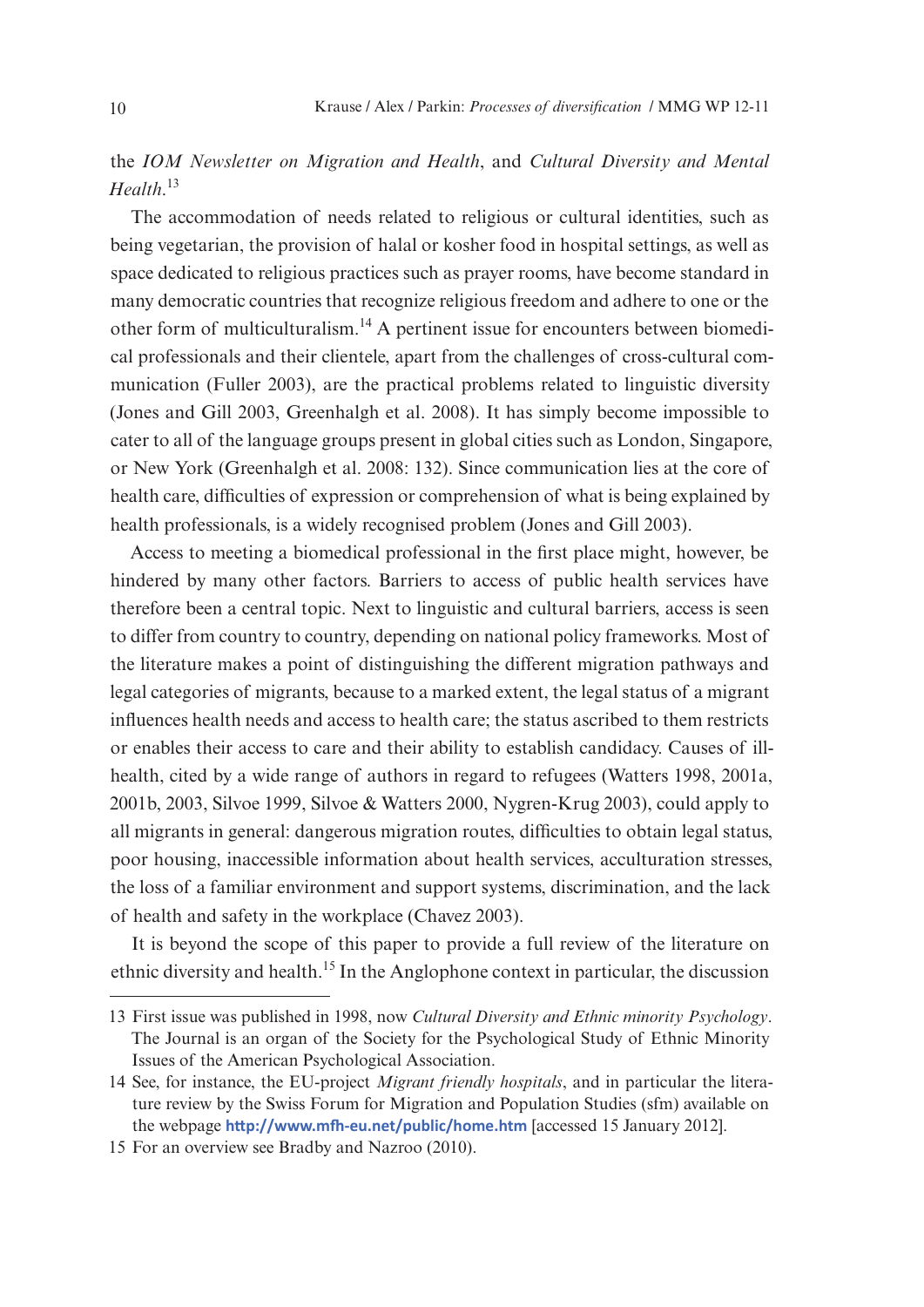about the reasons for health inequalities has shifted from emphasising cultural difference<sup>16</sup> to examining the effects of racism<sup>17</sup> or socio-economic inequality.<sup>18</sup> Research on the intersection of different categories, including increasing diversification with respect to education, religious affiliation, legal status and ethnicity has, however, rarely been conducted (Jayaweera 2010, Phillimore 2011).<sup>19</sup>

#### *1.1 Intersectionality, super-diversity and health care*

The term diversity is relevant for health institutions, in that it describes the co-existence of various aspects of socio-cultural heterogeneity caused by migration, with social transformations in the majority population, leading to more complexity within social situations.<sup>20</sup> For instance, developments which have been termed individualisation, (Beck 1983, 2008) or the shrinking significance of traditional values and forms of societal organization, $^{21}$  make it is no longer possible to pre-assume a shared understanding of social institutions across the population in one local context: what constitutes marriage and family, a good or a bad death, or the trustworthy relationship to a doctor is differently understood by a catholic heterosexual father, or by a lesbian couple, by an unemployed, disabled single man, or a Hindu business woman. The point of a diversity perspective is then to consider the dynamics of cultural and ethnic diversification and individualization together and to highlight, how they increase the complexity of social situations in their combination, , and not to just look at migration or changes in values and biographies among the majority population. If understood in this way, research on how health institutions react to processes of socio-cultural diversification can contribute to moving away from an ethnic and

<sup>16</sup> See for this position, but mainly related to the UK context, the work of Qureshi (1989, 1992) and Bhugra (2004a, 2004b).

<sup>17</sup> See for this position, but mainly related to the UK context, the contributions in Ahmad (1993d), Pearson (1986), Stubbs (1993).

<sup>18</sup> See for this position, but mainly related to the UK context, the work of Nazroo (1998, 2002).

<sup>19</sup> But see the journal *Diversity in Health and Social Care* (first issue 2004) which embraces a broad notion of diversity beyond ethnicity. Concerning a call for research into superdiversity and health see Phillimore (2011).

<sup>20</sup> We draw here on a work in progress of our colleague Boris Nieswand.

<sup>21</sup> The question, of whether the term individualization adequately describes the transformations that have occurred within the last century, and whether class background is not still the main hindrance for social mobility, cannot be covered here. See Beck 1994 for a summary.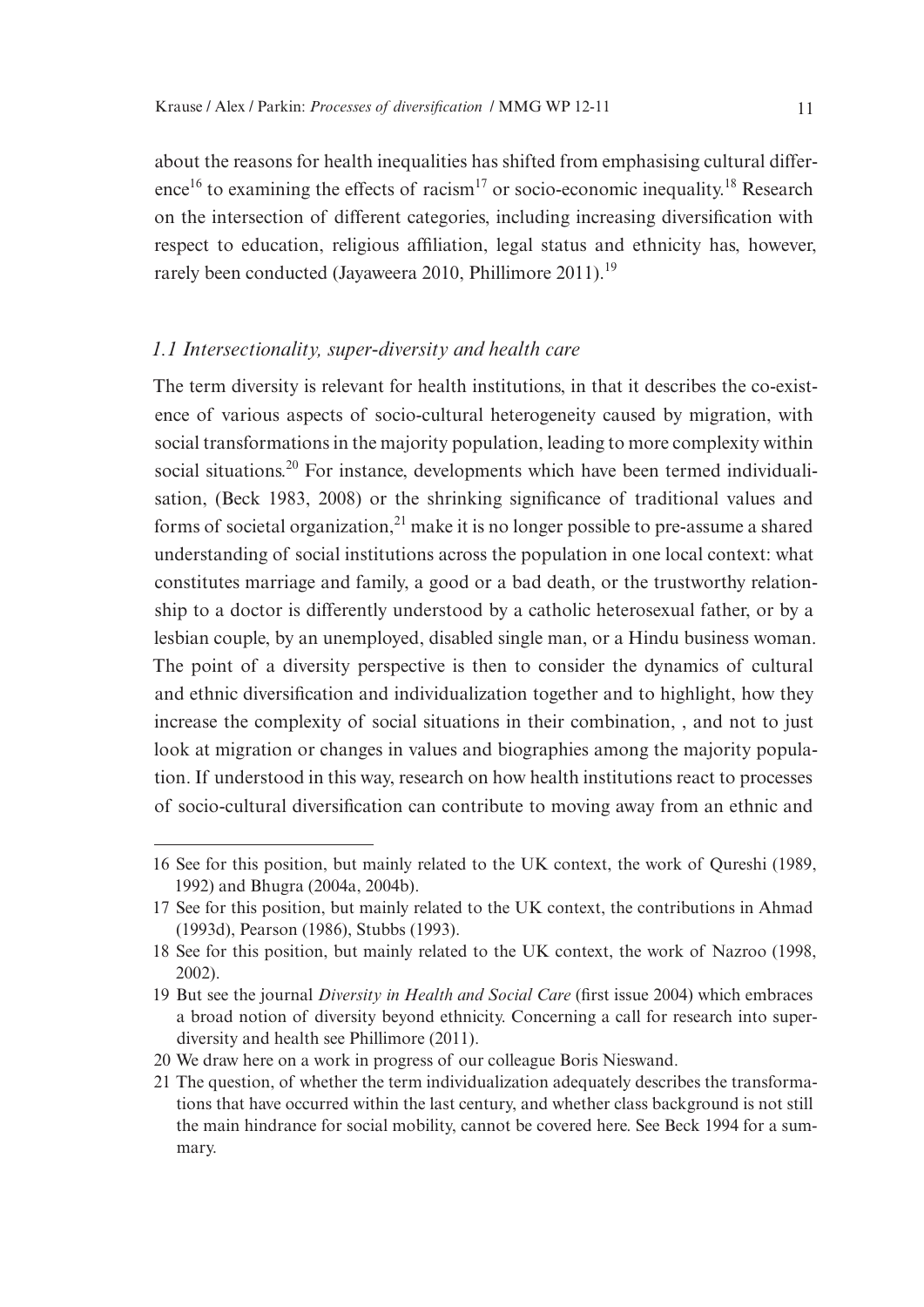cultural lens, towards an exploration of intersecting markers of difference. Theories of intersectionality and the recently developed concept of 'super-diversity' can be useful here (Dören 2007).

Theories of intersectionality reflect the critique by Black feminists that existing approaches to gender and class neglect issues of race (Crenshaw 1989, Davis 2008: 19, Squires 2007b: 158). They argue that in order to describe social stratification, it is no longer satisfying to simply add different social categories, but instead, it is necessary to analyse how social positions of people emerge through the intersection of different, mutually constituent categories, such as age, bodily condition, gender class and race (Anthias 2005).The relevance of specific categories is thereby specific to different historical locations and situations (Yuval-Davis 2011a: 4, 2011b: 6-10).

The concept super-diversity (Vertovec 2007) ties into this understanding of social stratification by providing a new lens for looking at migration related ethnic diversity. It transcends previous theories of multiculturalism, in that it recognizes a level of socio-cultural-economic-legal complexity distinguished by the dynamic interplay of overlapping variables including country of origin (comprising a variety of possible variations such as ethnicity, language, religious tradition, regional and local identities etc.), migration experience (often strongly related to gender, age, education, specific social networks, particular economic niches) and legal status (implying a wide variety of entitlements and restrictions)<sup>22</sup> (see also Phillimore 2011 and Faist 2010).

## 2. Medical knowledge produces and establishes diversity

The second research field, surrounding the question of how medical knowledge produces and establishes diversity, concerns a different level of analysis: how is medical knowledge used to describe and classify difference on an epistemological level is.

Biomedical classifications are linked in numerous ways to the stabilisation and legitimation of differences between individuals and groups. This is particularly evident when it comes to bodily conditions grouped under a particular diagnosis, which lead to entitlements such as pensions, disability rights or the rare case of access to legal status for in illegalised migrants. Medical knowledge has also been used to control and to pathologise people. These correlations have been theorised under the label 'medicalisation', meaning the translation of socio-political issues into medical ones.

<sup>22</sup> This summary is based on a concept paper by the working group member Charlie Davisen.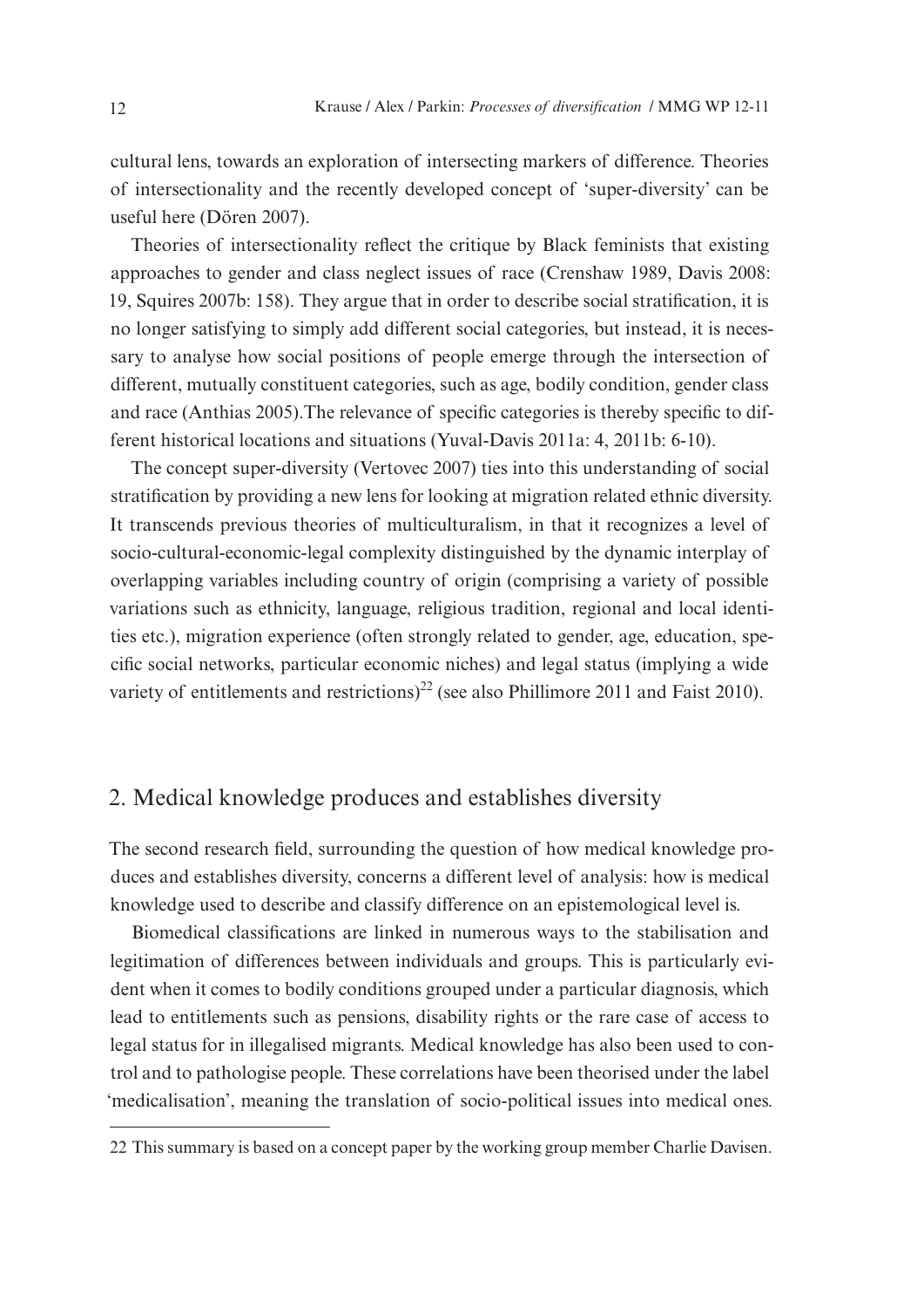Although initially coined by Irving Zola (1972), medicalisation has mainly been analysed in drawing on the work of the French philosopher Michel Foucault on the intrinsic relation between knowledge and power, as displayed in institutions such as the medical clinic.

As several authors have argued, to understand medicalisation as pure surveillance, is neglects the interest of patients and consumers in labels of bodily conditions, strategic categorisations (Watters 2001a) and the inclusion of 'emergent illnesses' in catalogues of disease categories (Dumit 2005). It furthermore does not pay attention to the resistance against the medical gaze and medical categorisation (Lock and Nguyen 2010: 78).

The appropriation of medical categorisation by people beyond the strategic use of specific diagnosis can be explained by what Ian Hacking calls the 'looping effect' (Hacking 1986). In his works on the history of medical conditions, mainly in the realm of mental health, he shows how people are not merely labelled by medical experts, but embody and reproduce these labels. Allan Young (1995) has demonstrated this effect in his work on Post- traumatic Stress Disorder and Vietnam Veterans in US clinics.

As one of the most powerful globally recognised epistemologies, biomedical classifications can be translated into rights. Recent work concerned with how medical subjectivity can be translated into political subject positions, speaks of citizenship projects when analysing the tactic of gaining legal recognition through a bodily condition. The terms used in this discussion range from biological (Petryna 2002, Rose & Novas 2005), or therapeutic (Nguyen 2005) to medical or biosocial citizenship (Fassin 2001, Fassin and D'Halluin 2005, Ticktin 2006). The authors argue that what is expressed in this constellation is a shift in the discourse on rights, recognition, and citizenship: a person becomes recognised through his/her pathology and is not regarded as having rights on the basis of being a human being as such.23 The sick body is assigned more rights and recognition than the 'bare body' of a human (Arendt 1975 [1951]: 260). Adryana Petryna writes with regard to people affected by the aftermath of Chernobyl that 'the damaged biology of a population has become the grounds for social membership and the basis for staking citizenship claims' (2002: 5). Vinh-Kim Nguyen defines therapeutic citizenship with regard to HIV as a 'form of stateless citizenship whereby claims are made on a global order on the

<sup>23</sup> Rose and Novas (2005) diverge partly from this position by viewing the biosocial as a potential avenue for political activism.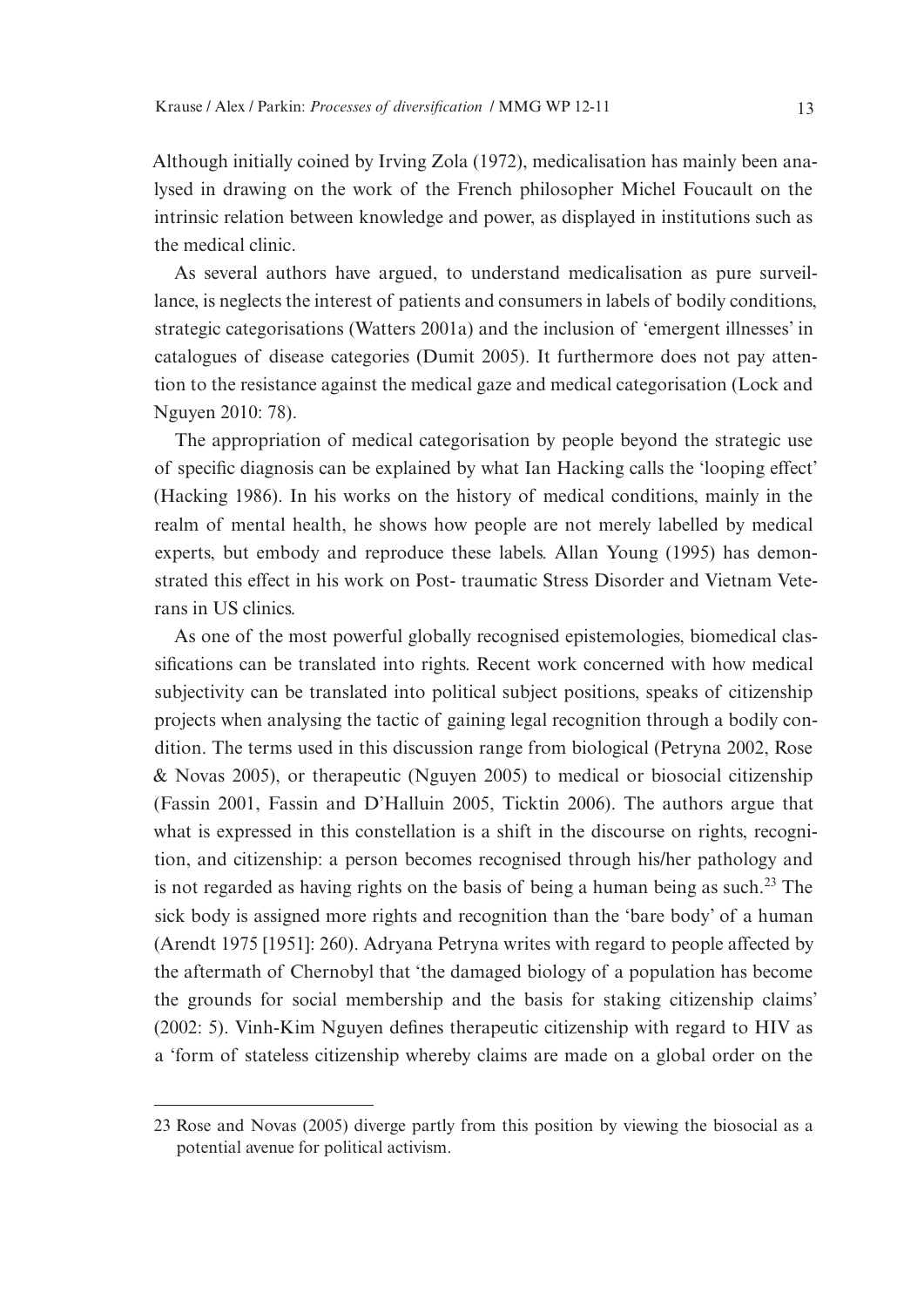basis of one's biomedical condition, and responsibilities worked out in the context of local moral economies' (2005: 142).<sup>24</sup> Nicholas Rose and Novas use the term 'biological citizenship' to 'encompass all those citizenship projects that have linked their conceptions of citizens to beliefs about the biological existence of human beings, as individuals, as families and lineages, as communities, as population and races, and as a species' (2005: 440).

This last conceptualisation of biological citizenship resonates with the usage of the term diversity within the field of life sciences, where the notion is used to describe the multiplicity of different bodies, which is only insufficiently represented in conventional 'one-drug-fits-all' approaches. 'Personalized medicine' in contrast, attempts to develop individually tailored pharmaceutical and medical procedures that match specific genetic markers (Gibbon et al.-2008: 6ff; Jain 2009: 1f). A related development can be seen in the change of legislation in the US during the 1980s in response to political pressure to include minority and marginalized groups in health research. Groups that have to be included in clinical trials were defined along the lines of gender, age and race (Epstein 2008). Underlying both developments is a logic that conceptualises differences between humans as being based on biology (Lock and Nguyen 2010: 351f).

As can be noted from this short summary, bodily disparities often come to matter in the life of people through their medicalization or translation in terms of medical knowledge. Non-biomedical practices can also play a role in producing differences between people. As frames of references, which often overlap with religion, they provide subject positions that allow people to make sense of their suffering and to review their life course through a different episteme. Lock and Nguyen therefore argue that medicalization commenced much earlier than the historical emergence of biomedicine as a highly legitimated profession, when other non-biomedical, but literate medical traditions of Europe and Asia 'made themselves available to deal with physical malfunctions and disease of all kinds, as well as with the exigencies of everyday life, including difficulties relating to the life course' (Lock and Nguyen

<sup>24</sup> Fassin calls this 'the biopolitics of otherness' – the extreme reduction of the social to the biological, in which the body appears to be the ultimate refuge of a common humanity (Fassin 2001: 4). Taking up this thought, Ticktin points to the problem that, in this way, rights have been replaced by humanitarianism, and moralisation has taken on the role of political action (Ticktin 2006: 34). Fassin and Ticktin also point to the fact that in case of illegalized migrants, their living conditions will often already entail hazardous health conditions. Thus the health consequences of their precarious status can become grounds for justifying their stay (Fassin 2001: 5, Ticktin 2006: 39).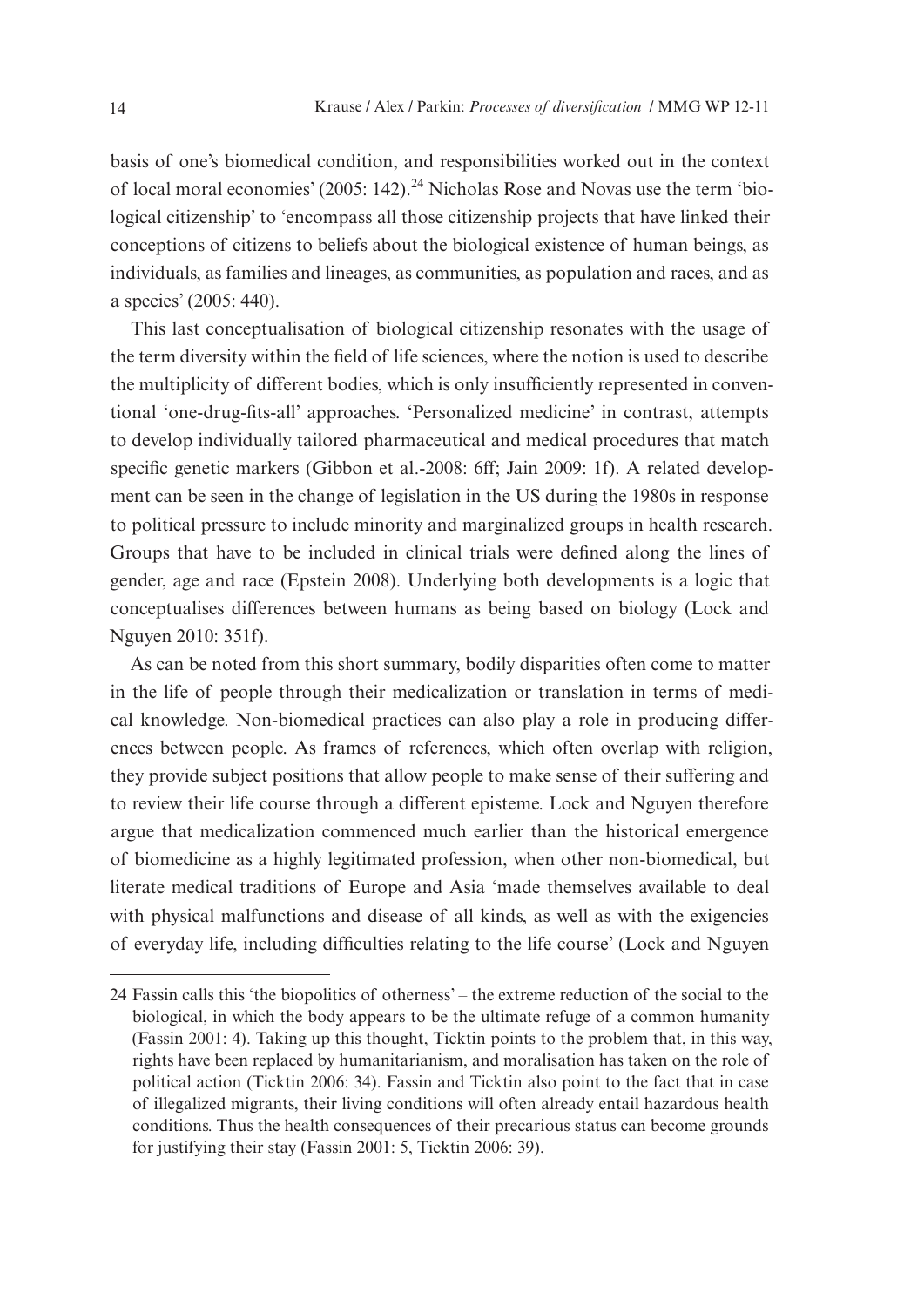2010: 67). However, today, due to the fact that biomedical knowledge represents one of the most powerful and globally recognised epistemologies, it is mainly biomedical classifications that can be translated into rights affecting the social status of people, for instance in forms of entitlements, such as eligibility for pension schemes.<sup>25</sup>

## 3. Medical Pluralism and diversity within biomedicine

The coexistence of different therapeutic practices, as well as the fragmentation of biomedicine in its different disciplines has stimulated a lot of research that is, in our view, very relevant for the question how to conceptualise diversity beyond the description of ethnic or religious plurality among people. The study of biomedical practice, as mentioned in the previous section, has not only shown how medical knowledge provides terms for classifying difference, but also how the perceived unity of medicine is disaggregated in its enactment as practice. Similarly, the debate on medical pluralism – the coexistence of different therapeutic practices in one local context – has struggled with the tension of how to describe systemic elements of different therapeutic traditions without losing sight of the phenomena of mixture and intertwinement.

In our view, these discussions have a lot to offer in terms of how to think about situations of mixture, overlap and increased complexities. Terms such as situated knowledge, plurality/pluralism, multiplicity, heterogeneity complexity, hybridity, syncretism and creolisation share a semantic field with 'diversity' and can be plundered for imbuing the concept with meaning. In the following we present our reading of these two fields by concentrating on the shift from thinking in systems or units to thinking about latticed practices and multiple bodies.

#### *3.1 Medical pluralism*

The fact that a plurality of therapies can be found in almost all societies, past and present, has been widely acknowledged in anthropological writing, but only in the 1970s did the concept of medical pluralism enter medical anthropology. The concept

<sup>25</sup> Dumit writes on conditions that have a name, but are not yet codified, such as Chronic Fatigue Syndrome: 'one must have laboratory signs in order to be suffering; one must suffer in code in order to be suffering in fact, or one does not suffer at all' (Dumit 2006: 580).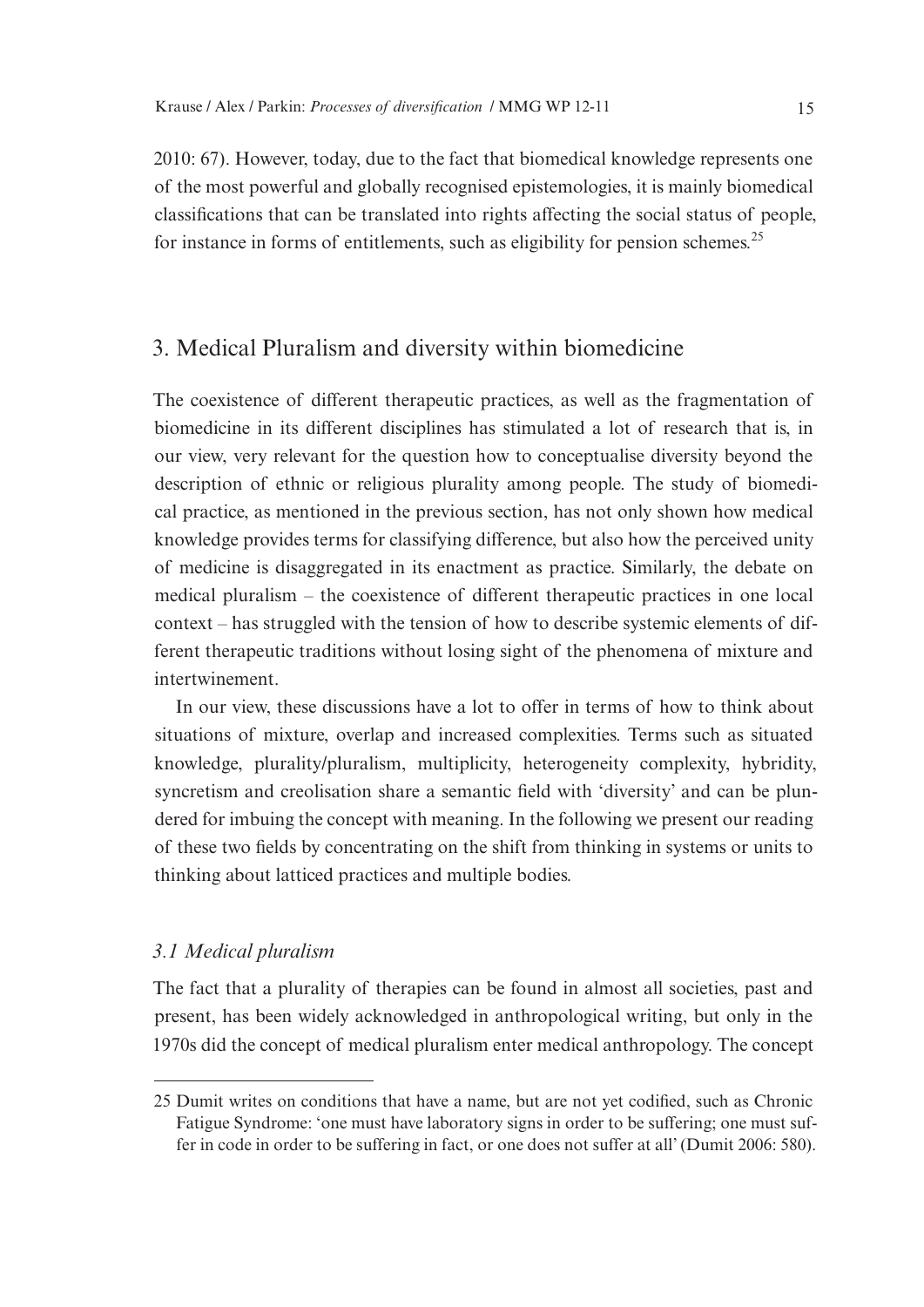is strongly linked to the idea of 'medical systems', which underlies much of the literature on medical pluralism. The volume, Asian Medical Systems, edited by Charles Leslie (1976) is an attempt to develop this concept theoretically and, in contrast to later critiques, Leslie and his colleagues pay close attention to processes of syncretism and homogenisation (Hsu 2008: 317), as well as of professionalization and institutionalisation by comparing different regions in Asia.

The first volume edited by Leslie and the subsequent literature on medical systems in South Asia had an impact on the debate on medical pluralism, because the term 'system' helped evoke notions of gravity and significance, in contrast to earlier studies, which 'just talked about religion' (Reynolds Whyte 1989: 289). It was seen as upgrading non-biomedical practices to something systematic, informed by an inner logic and effectiveness, as was biomedicine itself perceived (cf. Johannessen 2006: 2f). In the definition used by Press, medical systems are understood as a 'patterned, interrelated body of values and deliberate practices, governed by a single paradigm of the meaning, identification, prevention and treatment of sickness' (Press 1989: 3).

Whereas early studies focused mostly on pluralism from the perspective of the patient and the choices that arise with the plurality of medical provisions (Janzen 1978, 1987, Feierman 1985), other studies have looked at how medical pluralism is dealt with from an institutional and state based perspective. Cant and Sharma (1999), for instance, investigated medical pluralism in Western health care, which they categorised into 'orthodox'26 and 'alternative' or 'complementary' medicine.

In the late 1990s the debate turned towards globalisation and transnationalism (Hsu 2008: 320). Traditional medicine from the East such as Ayurveda and TCM suddenly gained popularity in the West, and the use of alternative and complementary as opposed to orthodox medicine was becoming a field of study in the anthropology of Europe (cf. Cant and Sharma 1999, Hog and Hsu 2002).

In this concept paper, we are interested in the persistence of the concept of systems during the 1970s and 1980s and the on-going discussion it initiated. Similar to debates on the notion of 'culture' employed in conceptualisations of multiculturalism (cf. Baumann 1999), the literature on medical pluralism has engaged with the problem of how processes of mixture and entanglement can be conceptualised.

<sup>26</sup> The term 'orthodox' meaning biomedicine in its various forms.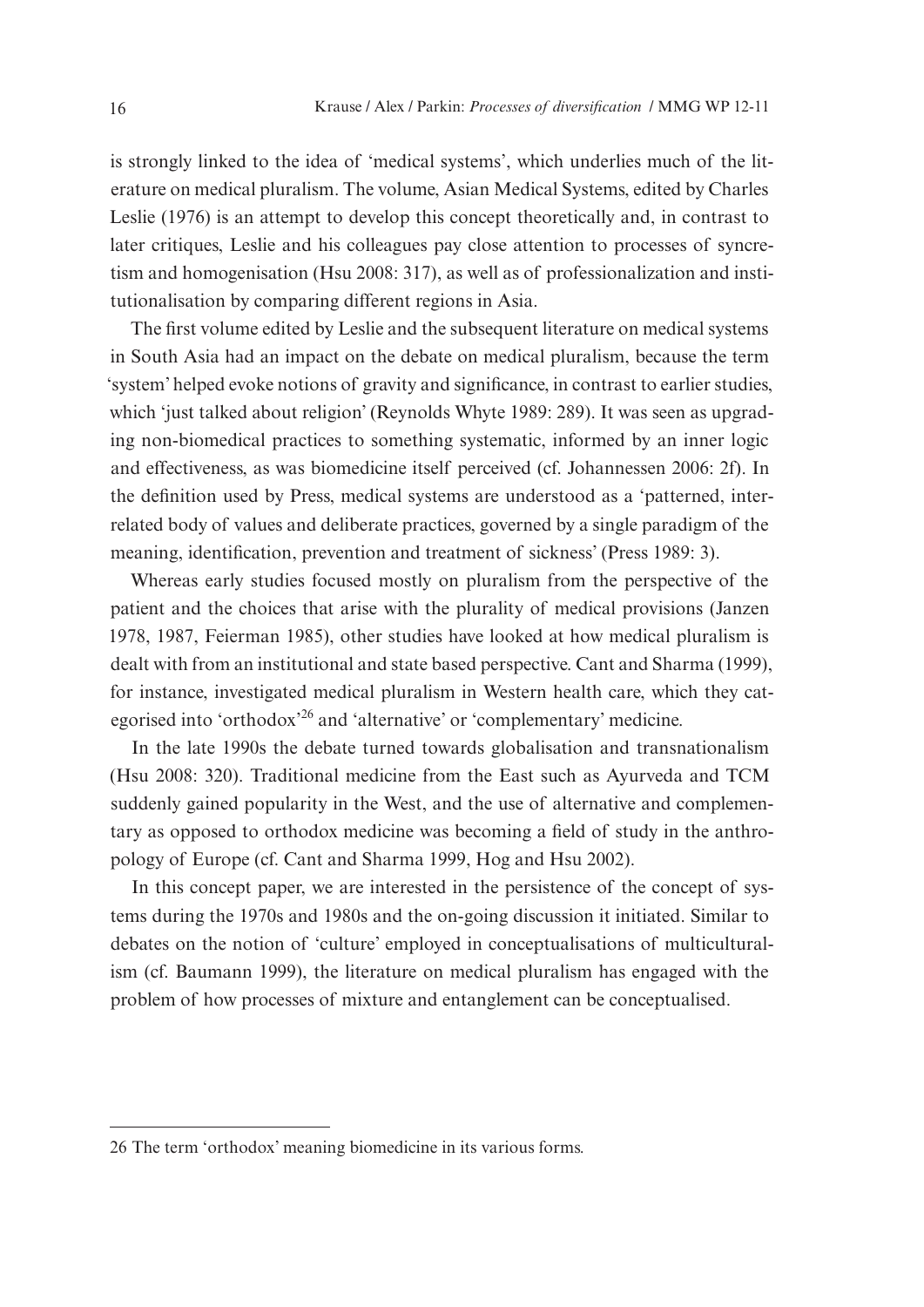### *3.2 From thinking in systems to thinking about latticed practices and multiple bodies*

Although a focus on the systemic character of codified medical knowledge in written sources, other than biomedical textbooks, has been an important contribution to the debate, the concept of systems reproduces a specific epistemology within biomedicine, and perpetuates a tendency to construct single, bounded entities, similar to the closed notion of culture in conceptualisations of multiculturalism. The constant interchange and mutual influence of medical traditions, across both geographical and cultural 'space', the overlapping character of different medical practices, the 'latticed knowledge' of medical experts, the interwoven appropriations of patients in the process of undergoing sickness and seeking cure – such phenomena are inherently resistant to representation through the concept of systems (Pool and Geissler 2005: 43-45).

This aspect was highlighted particularly by anthropologists working in Africa, where most therapeutic traditions are passed on orally. Murray Last (1981), Robert Pool (1994a, 1994b), and David Parkin (1995) stress the point that in order to understand fluent appropriations of different medical traditions, it is not helpful to talk about systems. In their view, the concept is unable to express the simultaneous disjuncture and interweaving of Western technology, biomedical knowledge, Islamic medicine and varieties of other healing methods in the health practices of people.

The underlying epistemology of 'medical systems' is that medical practices are perceived as being held together by a single logic (Parkin 1995: 150). However, in the enactment of knowledge and within attempts to solve a problem practically, patients and practitioners often engage with more than one paradigm of meaning.

This point is supported by Murray Last in his often quoted and reprinted article, 'The Importance of Knowing about Not Knowing'. In it he makes a general criticism of medical anthropology's efforts to seek out illness taxonomies (Last 1981: 387). Instead, he places emphasis on the exchanges between different traditions of medical and religious knowledge, and on the power interests involved in processes of diagnosis. He argues that what might in theory appear to be a system, might in fact be a bundle of very scattered and de-systematised practices. In his case study of Hausaland, Malumfashi (Nigeria), he shows how medical practices are positioned in a hierarchically structured spectrum of various medical traditions that are used by patients, their therapy networks and practitioners when 'appropriate'. Last thus concludes: 'there are no "alternative" treatments, only appropriate ones – appropriate, that is, to the place where one happens to be' (Last 2007: 7). Writing along similar lines, David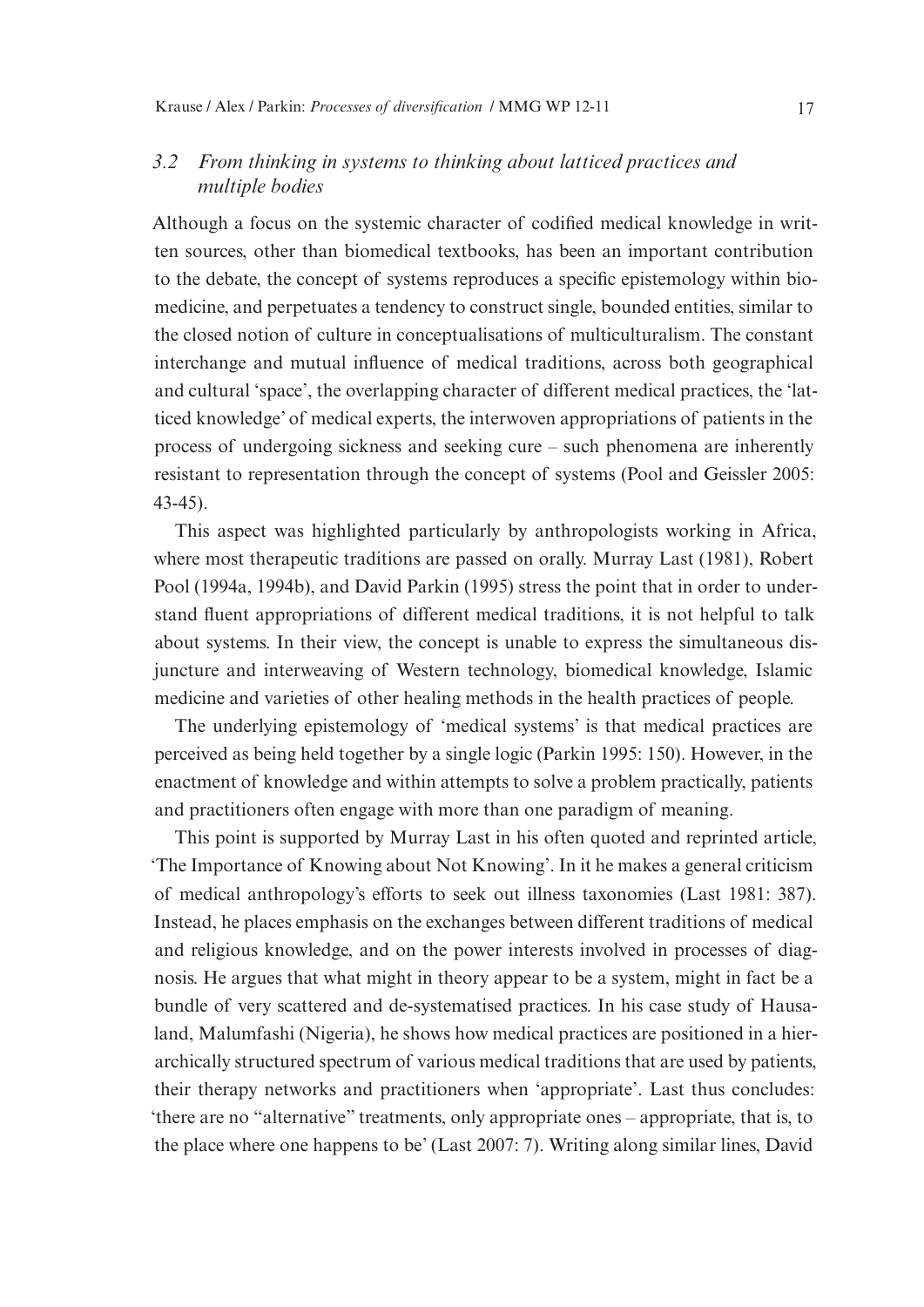Parkin argues that medical practices are always directed towards solving a problem and have to be understood in relation to the needs they address. He aims to capture the blending of different therapeutic practices by coining the terms 'latticed interaction' and 'latticed knowledge' (Parkin 1995: 148). In particular, he questions how the concept of systems assumes boundaries. He speaks of 'overlapping areas of competence' (ibid.: 149) that allow for practices based on the shared grounds of Islamic medicine and biomedicine.

Another intervention has been made by Robert Pool, who criticises the tendency among medical anthropologists to search for local equivalents of biomedically defined diseases (Pool 1994a). Based on his work on sickness related to the malnutrition of children in Cameroon, he shows that in the search for systems, certain elements are selected from what in practice is a continuous whole. In deconstructing the search for systems, he writes: 'the result of all this is perhaps not so much that the "medical system" is wider and more inclusive than some authors suggest, but that there is no system at all' (Pool 1994a: 264, 1994b). Pool does, however, admit that there might be practical reasons for differentiating distinct bodies of medical practices through systematisation. Similarly, Parkin and Last remind us that although the anthropologist might state that there are no separate systems, and only overlappings, interpenetration, and syncretism (Pool and Geissler 2005: 39-45), people might still perceive healing traditions as exactly such systems.

Similar aspects of pragmatism have been highlighted in the context of studies on religious 'syncretism',27 cultural 'creolisation',28 or 'hybri-

<sup>27</sup> The term describes religious synthesis evolving from the 'amalgamation' of two or more traditions (Lindstrom 1996: 539, Parkin 1970, Stewart and Shaw 1994: 2, Palmié 1995: 74f, Stewart 1999). Due to the underlying assumption that some religious forms are pure and not mixed, and the derogatory meaning of the term in the context of Christian mission, the term has been avoided by many anthropologists (Stewart and Shaw 1994: 1, 14-15, Peel 1968: 133-134). However, Rosalind Shaw and Charles Stewart argue for a recasting of syncretism by focusing 'upon processes of religious synthesis and upon discourses of syncretism' (Stewart and Shaw 1994: 7) when borrowing and transfer are denied and the purity of a system is claimed. They also call attention to the phenomenon of claiming authenticity based on the mixture of different traditions, as for instance in the case of voudouon.

<sup>28</sup> Creolisation, originally a linguistic term, describing the languages that evolved as a result of the transatlantic slave trade in plantation economies, has been transferred to processes of globalization (Hannerz 1987), in particular to capture, how in situations of cultural interaction, new varieties of cultural forms and expressions emerge, that supersede the prior forms (Cohen 2007). For a comprehensive review of the usage of the term in anthropology, see, Palmié (2006).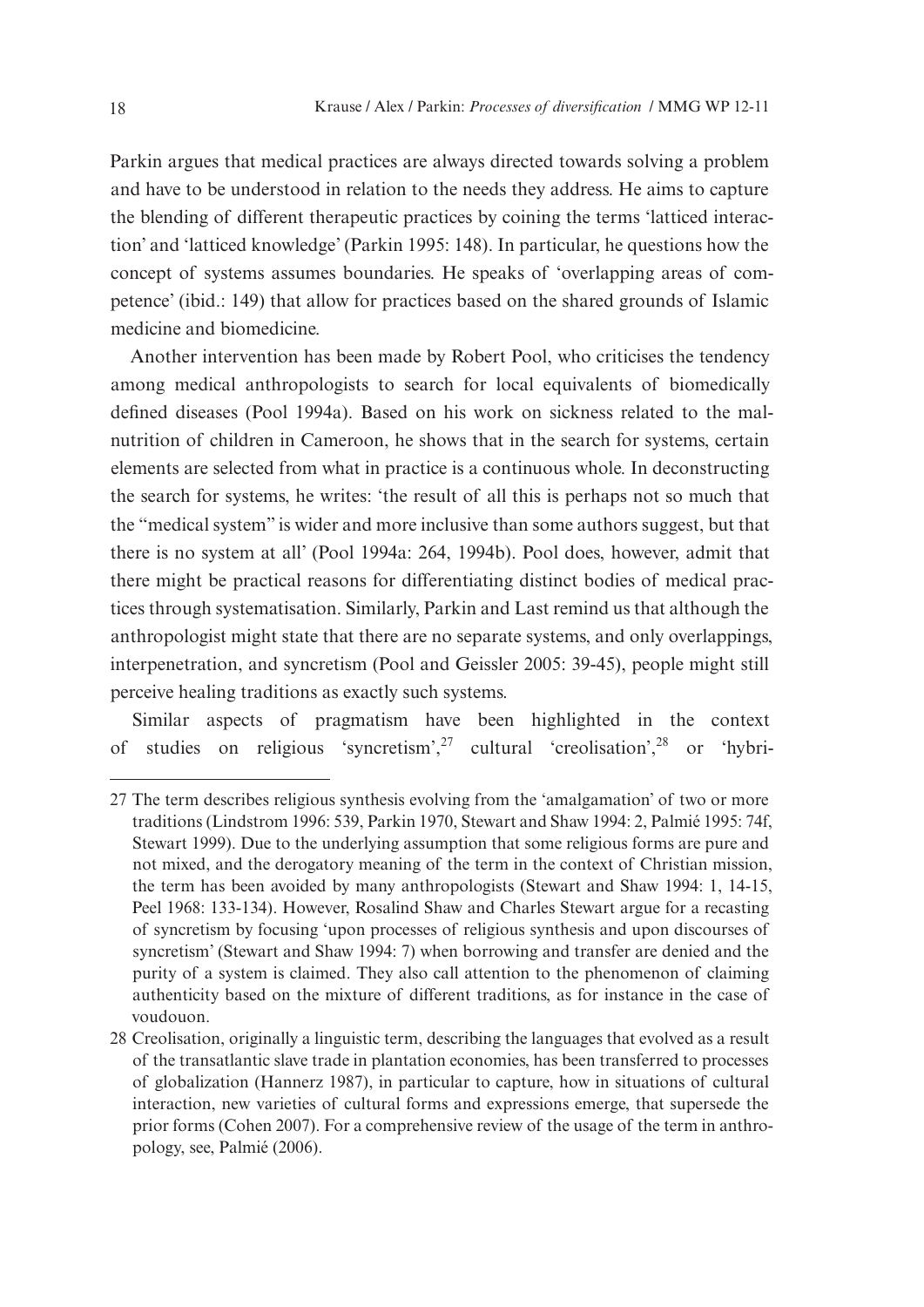dity'.29 What these studies share with the thinking about medical pluralism is the challenge of how to describe processes of mixture without reproducing the idea of clear, separable units, which represent the 'pure' original state. One solution to this problem has been to instead look at when and how boundaries are claimed, and then to decide how they can be neatly drawn. This so called 'boundary drawing perspective' (Wimmer 2009) has proved particularly fruitful in anthropological research on ethnicity. Furthermore, as theories on syncretism have highlighted, boundaries are often held up to increase legitimation. The same can be observed in situations of medical pluralism: for instance, practitioners of religious healing insist on doing something different than biomedical treatment, in order to be able to draw authority from this differentiation (cf. Krause 2008).

#### *3.3 Multiple enactments of biomedical knowledge*

There have been other fields of approaches that touch upon the problem of how to understand when and how experts of specific therapeutic traditions conceive of their tradition as a closed system, despite the fact that their practice is characterized by fuzzy boundaries. The study of biomedicine and biotechnologies within Science and Technology Studies, as well as studies of transnational health and the globalisation of medicine and healing, portray biomedicine and other medical and healing traditions as assemblages (Collier and Ong 2005: 4) of heterogeneous forms of techniques, knowledge, *materia medica*, experiences, and bodily material (Hsu 2008: 319f, Berg and Mol 1998). Here diversity is seen as an inherent factor of the complexity of medicine and healing; therapeutic practices are thus viewed as emergent and multiple, as fragmented, unstable and situated. As Elisabeth Hsu writes:

Medical pluralism implies there are many systems other than 'Western medicine'. However, 'Western medicine' does not exist as a monolithic discipline. The biomedical worlds are hugely diverse, fragmented and fluid in themselves, changing in orientation, organisation, research and care delivery in a changing world. (Hsu 2008: 320)

<sup>29</sup> Hybridity is a term from biology, denoting the cross-breeding of two different species. In reference to the writings of Homi Bhaba (1994), the term hybridity denotes the third space which opens up through translations of hegemonic discourses in the language of the marginalized other, who is never met by the description available in the dominant discourse. This mismatch configures what Bhaba calls the 'third space'. Hybridity, as it is used in relation to multiculturalism, however, is characterized by the fallacy that it always refers to something which is not hybrid (cf. Cağlar 1997). It thereby becomes just another way of how the dominant culture incorporates minorities on its terms, without granting equal rights (Ha 2006).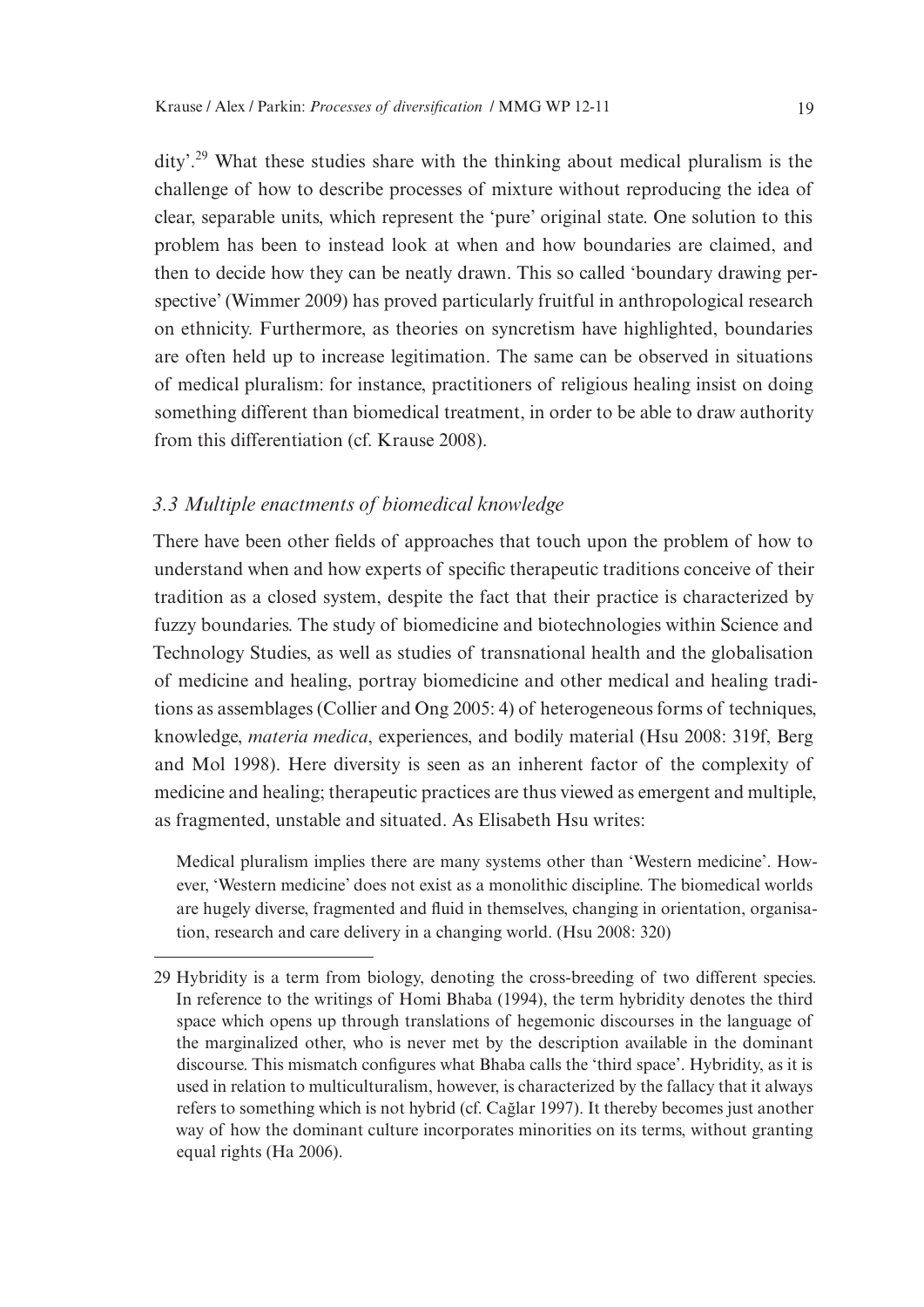Science and Technology studies on biomedicine point to the fragmentation and differentiation within the enactments of disease, including the fragmentation within different sub-disciplines of biomedicine as well as that within the patient (Mol 2003: 152-154). Thus the perceived coherence of medical or religious systems, which has been weakened by critical thinking that views medical pluralism as latticed knowledge, is further deconstructed here. This is achieved by not seeing different therapeutic traditions as expressing different representations of disease, but by questioning the existence of disease as an entity before it is handled in diagnoses and treatment.

Annemarie Mol and Marc Berg outline how the unity of medicine is disaggregated at different levels through this conceptual move (1998: 3-7). Classic writings on medical pluralism needed biomedicine as a counterpoint (ibid.: 5), and often portray scientific medicine as 'an overrationalised, technocratic and closed system of beliefs' (ibid.). Through the ethnographic exploration of biomedicine, the perception of a closed system was first challenged by contrasting the view of doctors and patients through the distinction between disease and illness (Kleinman 1975, Frankenberg 1980, Young 1982). However, 'conceptions' are not only beliefs, attributed to certain groups of people, 'but also elements of practice' (Mol and Berg 1998: 5). Disease as an object does not precede knowledge about it: '(K)nowing is about partaking in a reality' (Mol 2003 154), thus there is no psychosocial perception of disease that can be isolated as illness. 'Western' medicine, according to Berg and Mol, can thus be analysed as 'the juxtaposition of countless procedures' (Mol and Berg 1998: 5), and, we would like to add, this applies to religious healing as well. Differentiations can then be found embedded in techniques, buildings, gestures, regulations, and standards.

Along this line of thinking, another unity that now proves to be of 'failing coherence' is the patient. By constructing biomedicine as a system against a variety of other systems, the patient was erected 'as a whole' and as a 'normative standard' in the classic paradigm of medical pluralism (Mol and Berg 1998: 6). Scientific concepts of disease were confronted with the perspective of illness, perceived as stemming from the experience of one coherent subject. Yet, as Mol and Berg explain (1998: 6-7):

the idea that there is a single body preceding knowledge and treatment is no longer selfevident. Instead, many bodies shaped in medical practices are displayed [in the form of] a composite picture involving many measurements, numbers, intuitions, habits, humans – not to mention dead ends and (often unresolvable) contradictions.'

This view on therapeutic practices and the 'body multiple' (Mol 2003) emerging from it, requires that the general idea of coherence in medicine and healing be recon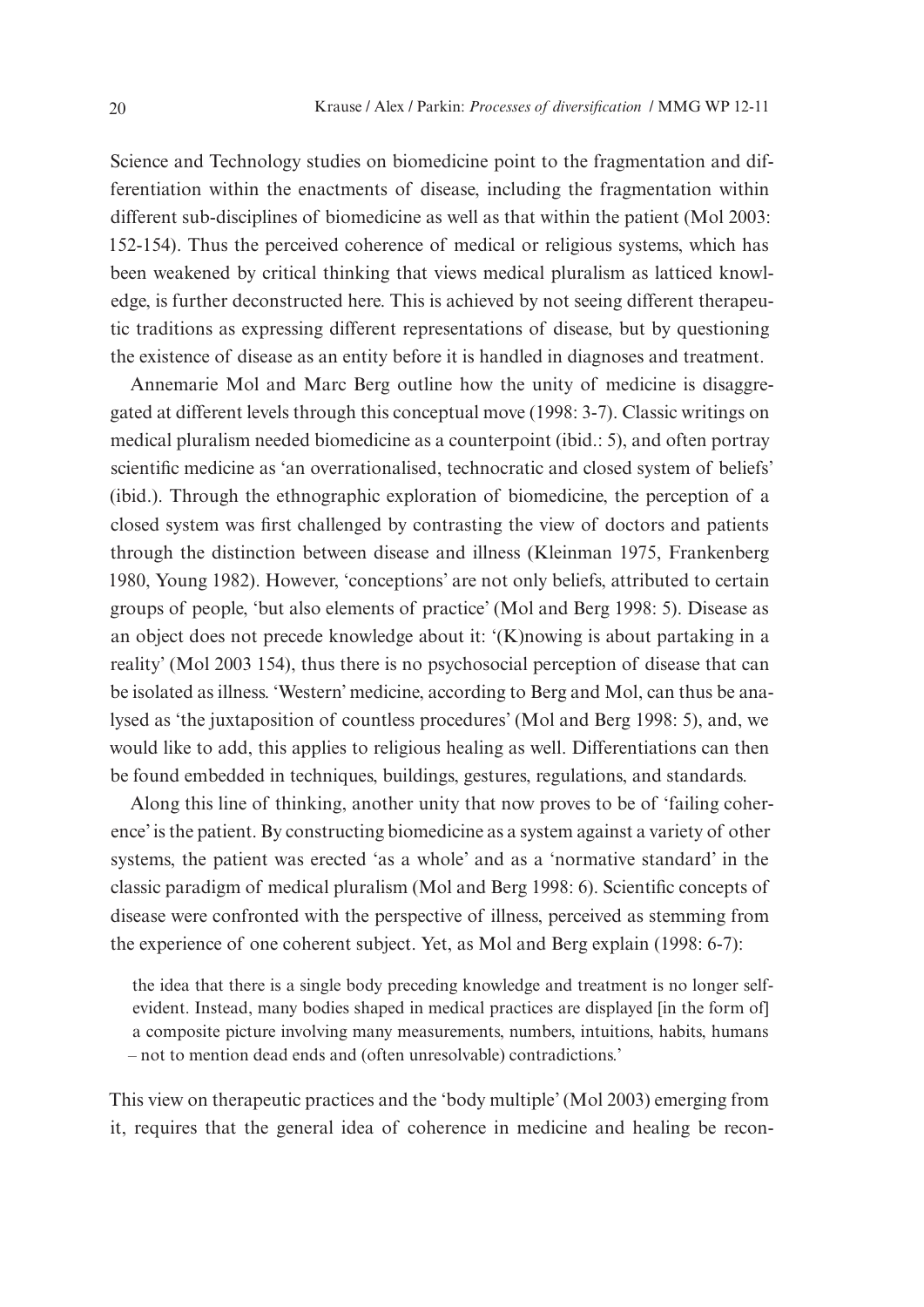sidered in view of the cross-cutting diversity of medical techniques and knowledge configurations. The study of global transfers of medical knowledge and the transnational travel of therapeutic practices has furthermore shown how diversification occurs through the dis-embedding and re-embedding of models, rituals and forms of knowledge. Thus diversification as a process can occur through linkages, connections and encounters between bioscience, (including biomedicine and biotechnologies), and socio-cultural phenomena.

## Conclusion

Therapeutic knowledge, broadly conceived as encompassing various disciplines of biomedicine but also traditions of non-biomedical treatment, provides on the one hand, categories to describe differences in individuals, but also conceptual frames to understand bodily conditions and their treatment. Medical knowledge and therapeutic practices are therefore contributing and responding to processes of sociocultural diversification. We have thus suggested that there are three fields of inquiry in which the relation between medical knowledge and therapeutic practices and processes of socio-cultural diversification can be studied: how health institutions respond to differences among its staff and clientele, how medical knowledge produces categories to describe diversity and how therapeutic practices represent a case in itself for theorising complexity and the intersection and mixture of different ways of thinking.

Based on the discussions in the working group, we have drawn attention to an empirical and conceptual shift, which in our view is relevant for all three fields: from the implications of boundedness and internal coherence of the different parts, to a recognition of their porous and flexible nature, against which, despite their liability, they retain some emic distinctiveness in relation to each other. Of particular significance, is the turn away from the idea of multicultural/multiethnic societies that lay stress on the importance of groups as being internally united by culture and ethnicity and as being distinct from others on the basis of these markers.

Early theories of medical pluralism referred to a notion of distinct but parallel systems, which patients could use sequentially or at the same time. This approach to medical pluralism stresses the cross-referential and interpenetrating use of different medical traditions that, while still regarded as internally coherent and systematic, are also clearly subject to processes of syncretism and adaptation. The use of the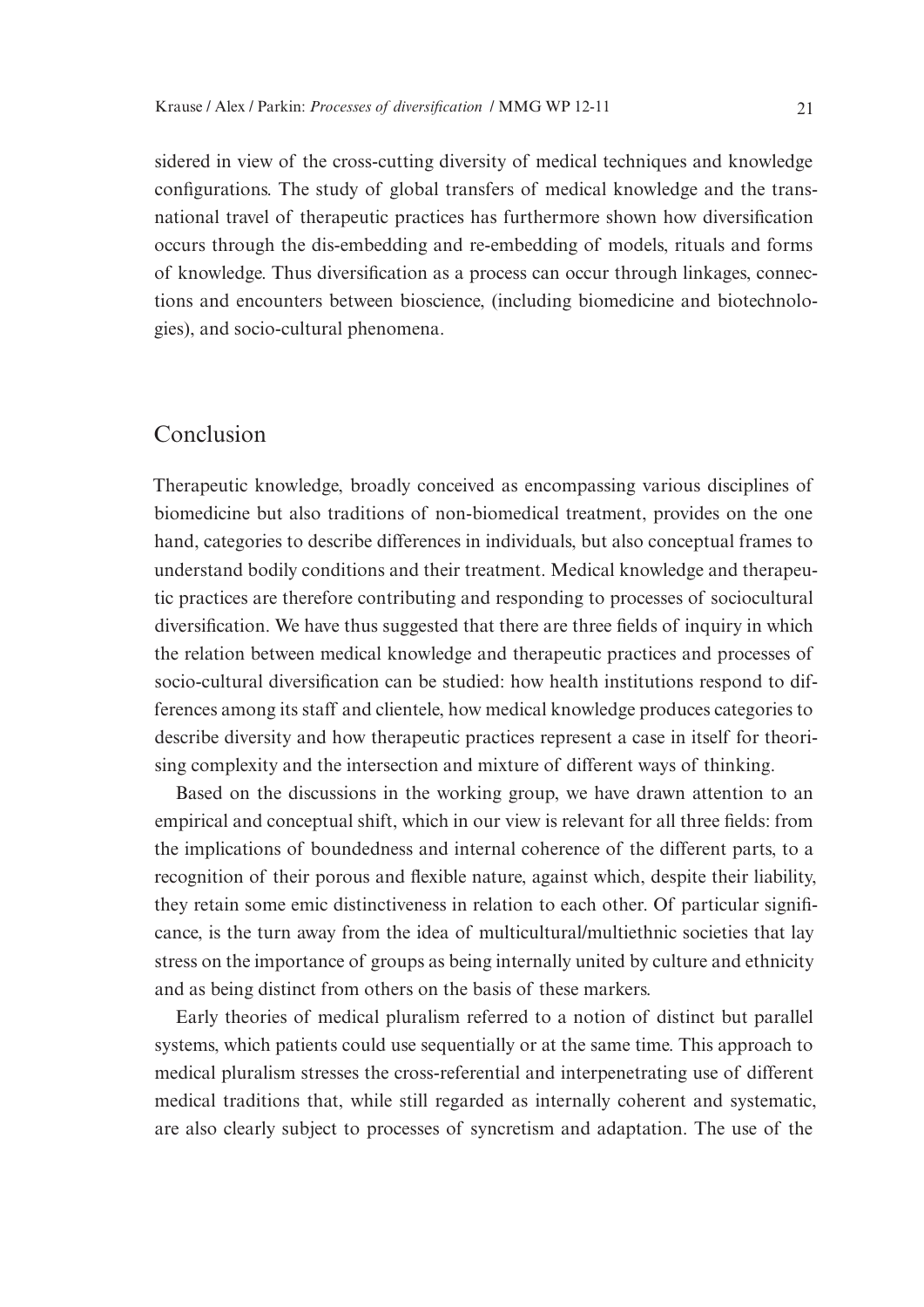term syncretism suggests some analogy with the domain of religion and is indeed instructive, given religion's often claimed healing powers and the fact that Christian missionary conversion was often made possible through the promise and apparent efficacy of biomedical clinics and hospitals; in a similar way Islam has spread for centuries in many parts of the world, especially where major mosques were connected to schools and large hospitals. Thus, later approaches paid more attention to the interrelations between different medical traditions, their overlaps and their positioning within hierarchies of knowledge.

The ambassadors of diversity approaches relevant for the first field, how health institutions react to diversity, have argued that diversity brings into focus the multiplicity and intersection of factors that are perceived as salient in a given context and supports inclusion of intersecting markers of differences, including race, class, gender, age, religion, sexual identity and social inequality. The promise of inclusion inherent in diversity discourses can however eventually lead to a re-affirmation and re-essentialisation of inequality, rendering their political and social origin invisible, by not paying enough attention to the socio-political conditions and power relations through which disparities in society are (re)produced.

We therefore see the emergent emphasis on diversity as both promising and dangerous. On one hand, by supporting an individualistic view of social processes, it can mask existing wider disparities and so lead to their reinforcement. On the other hand, by bringing into focus the multiplicity and partial overlap of factors perceived as salient in a given context, it can help to show the situational character of diversity, which may encompass the intersectionality of race, class, gender, age, religion, sexual identity and social inequality. The term diversity can however become inflated and self referential: with everybody regarded as different, and everything as diverse. Such reductionism can lead to the idea of diversity as representing diverse individuals; it then develops an affinity with an atomized view of society, and neoliberal ideologies of governance. Hence, some balance is needed between the wish to capture the situational and intersectional nature of diversity as a concept and the danger of a neoliberal, atomised individualism which disregards the collective influence and movement of society as a whole and the socio-political conditions through which disparities in society are (re)produced.

While keeping these dangers in mind, we hope to generate new impulses for the critical study of processes of diversification with this working group by drawing on the wide range of works from Medical Anthropology, Medical History and Sociology.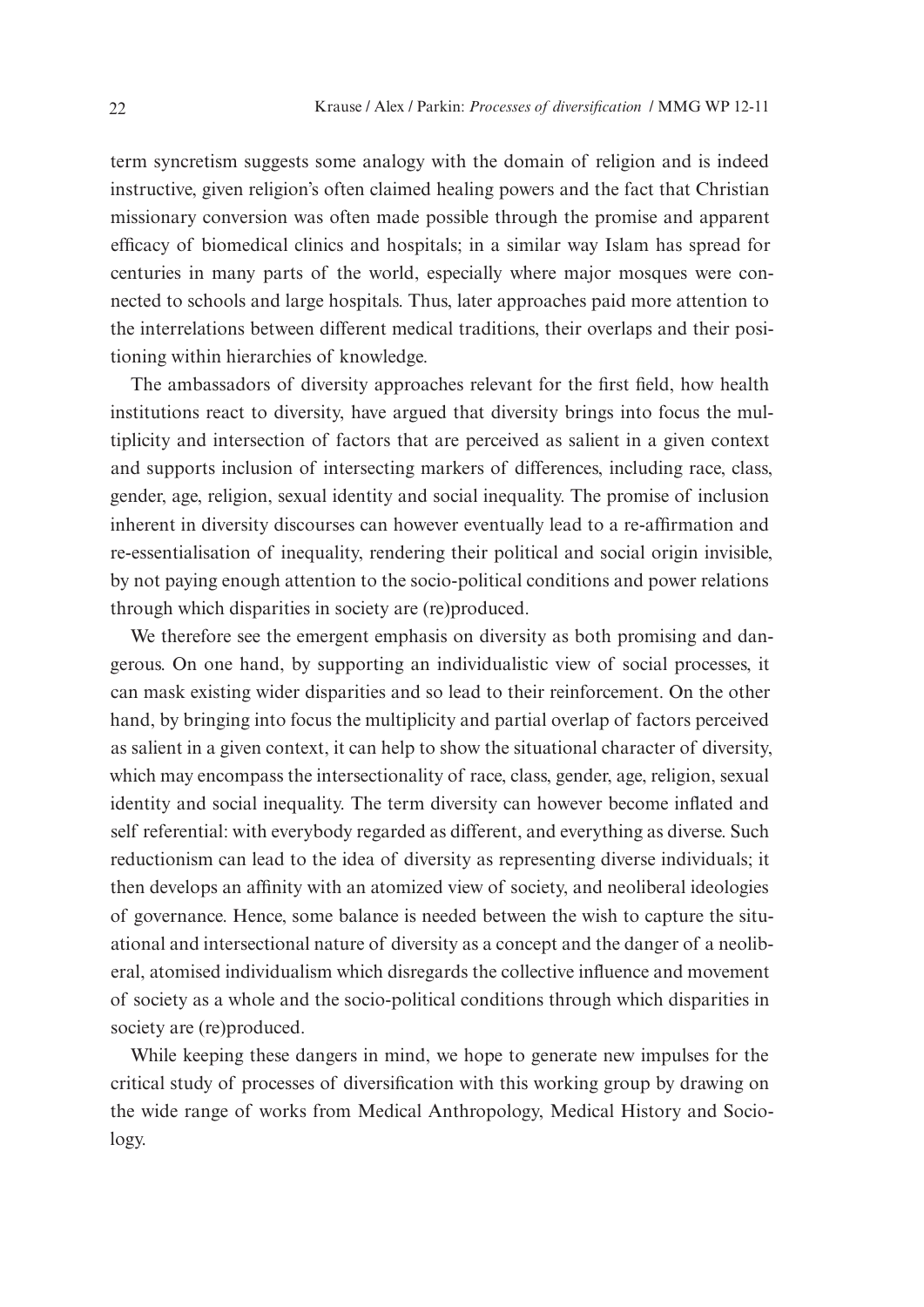#### References

- Ahmad, Waquar I.U. (1992). The maligned healer: the 'hakim' and western medicine. *New Community*, 18 (4): 521-536.
	- ——– (1993a). Introduction. In: Waquar I.U. Ahmad (ed.) *'Race' and health in contemporary Britain*. Buckingham, Bristol: Open University Press, 1-7.
	- $-$  (1993b). Making black people sick: 'race', ideology and health research. In: Waquar I.U. Ahmad (ed.) *'Race' and health in contemporary Britain*. Buckingham, Bristol: Open University Press, 11-33.
	- ——– (1993c). Promoting equitable health and health care: a case for action. In: Waquar I.U. Ahmad (ed.) *'Race' and health in contemporary Britain*. Buckingham, Bristol: Open University Press, 201-214.
	- ——– (ed.) (1993d). *'Race' and health in contemporary Britain*. Buckingham, Bristol: Open University Press.
- Annandale, Ellen (2010). Health status and gender. In: William C. Cockerham (ed.)*: The New Blackwell Companion to Medical Sociology.* Malden, Oxford et al.: Wiley-Blackwell, 97-112.
- Anthias, Foya (2005). Social stratification and social inequality: models of intersectionality and identity. In: Fiona Devine, Mike Savage, John Scott and R. Crompton (eds.) *Rethinking class; culture, identities and lifestyles*. New York: Palgrave Macmillan, 24-45.
- Arendt, Hannah 1975 [1951]. Die Aporien der Menschenrechte. In: *Elemente und Ursprünge totaler Herrschaft*, Vol. 2. Frankfurt/Main et al.: Ullstein, 250-267.
- Baumann, Gerd (1999). The multicultural riddle. Rethinking national, ethnic and religious identities. London, New York: Routlede.
- Betancourt, Josef R.; Green, Alexander R.; Carrillo, Emilio (2002). Cultural competence in healthcare: emerging frameworks and practical approaches. New York: The Commonwealth Fund.
- Bhaba, Homi (1994). *The location of culture*. London et al.: Routledge.
- Bhugra, Dinesh K. (2004a). Migration and mental health. Review article. *Acta Psychiatrica Scandinavia,* 109: 243-258.
- ——– (2004b). Migration, distress and cultural identity. *British Medical Bulletin,* 69: 129-141.
- Beck, Ulrich (1983). Jenseits von Stand und Klasse. In: *Soziale Ungleichheiten*, herausgegeben von Reinhard Kreckel, Göttingen.
	- ——– (1994). The debate on the "individualization theory". In: *Sociology in Germany development institutionalization, theoretical disputes*. Opladen: Leske Verlag: 191-200.
	- ——– (2008). Jenseits von Klasse und Nation. Individualisierung und Transnationalisierung sozialer Ungleichheiten. *Soziale Welt*, 59: 301-325.
- Beck, Ulrich and Beck-Gernsheim, Elisabeth (2002). *Individualization: Institutionalized Indi vidualism and its Social and Political Consequences*. London, Thousand Oaks: Sage Publications.
- Berg, Marc and Mol, Annemarie (1998). *Differences in medicines: unraveling practices, techniques, and bodies*. Durham N.C. Duke University Press.
- Bradby, Hannah and James Y. Nazroo (2010). Health, ethnicity and race.In: William C. Cockerham (ed.) *The New Blackwell Companion to Medical Sociology*. Malden, Oxford et al.: Wiley-Blackwell, 113-129.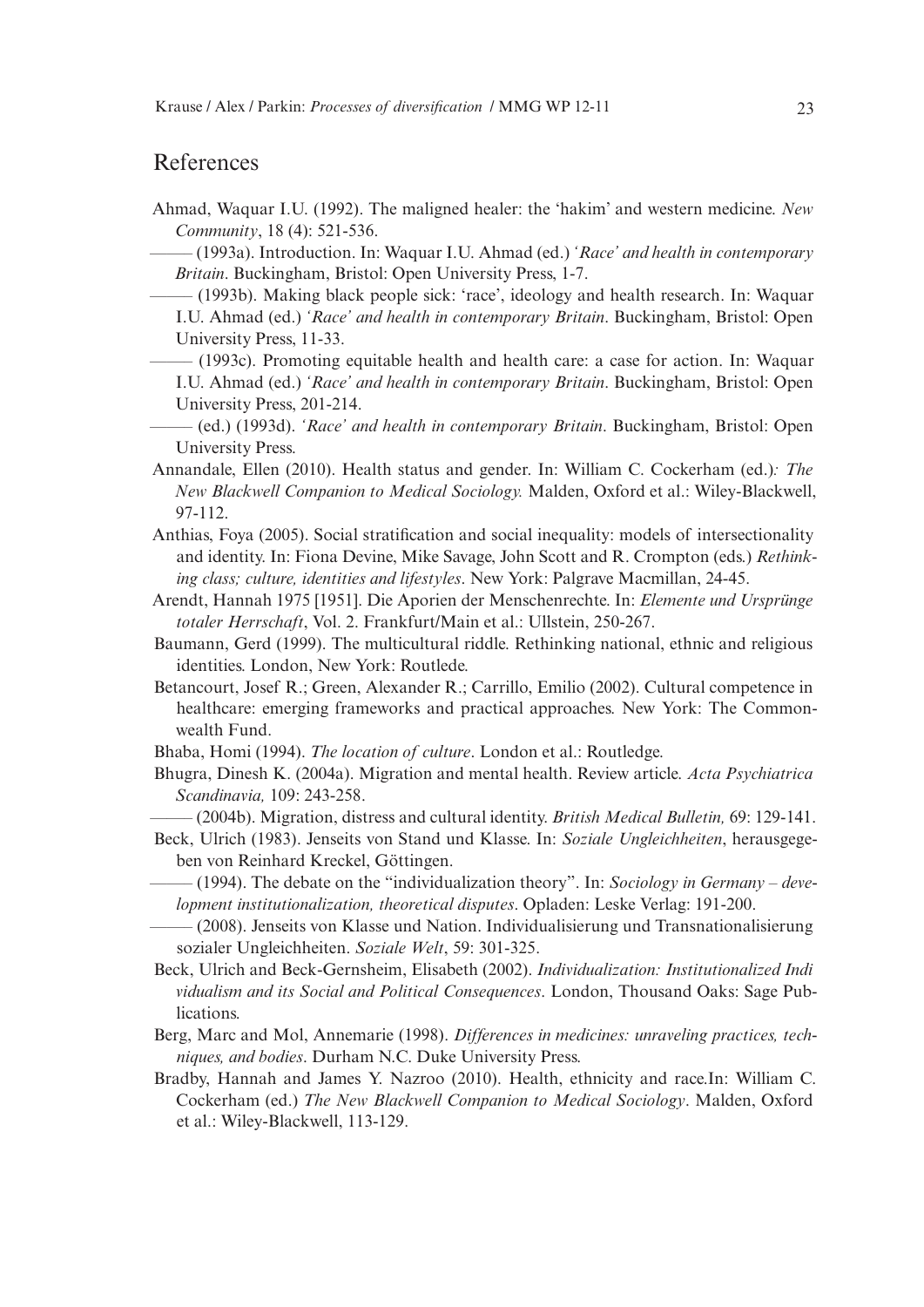- Cağlar, Ayse (1997). Hyphenated identities and the limits of 'culture': some methodological queries. In: Pnina Werbner and Tariq Madood (eds.) *The Politics of multiculturalism in the new Europe. Racism, identity, community.* London, New York: Zed Publications, 169- 185.
- Callon, Michael and Rabeharisoa, Vololona (2008). The growing engagement of emergent concerned groups in political and economic life. Lessons from the French Association of Neuromuscular Disease Patients. *Science Technology and Human Values*, Vol. 33(2): 230-261.
- Cant, Sarah and Sharma, Ursula (1999). *A new medical pluralism? Alternative medicine, doctors, patients and the state*. London, New York: Routledge.
- Chavez, Leo R (2003). Immigration and medical anthropology. In: Nancy Foner (ed.) *American arrivals. Anthropology engages the new immigration*. Santa Fee, Oxford: School of American Research Press, 197-227.
- Cohen, Robin (2007). Creolization and cultural globalization: the soft sounds of fugitive power. *Globalizations* 4(3): 369-84.
- Collier, Stephen J. and Ong, Aihwa (2005). Global assemblages, anthropological problems. In: Aihwa Ong and Stephen J. Collier (eds.) *Global assemblages. Technology, politics and ethics as anthropological problems*. Malden, Oxford, Carlton: Blackwell publishing, 3-21.
- Crenshaw, Kimberlé (1989). *Demarginalizing the intersection of race and sex.* Chicago, IL: University of Chicago Press,
- Davis, Kathy (2008). Intersectionality in transatlantic perspective. In: Cornelia Klinger and Gudrun Axeli-Knapp (eds.) Überkreuzungen. Fremdheit, Ungleichheit, Differenz. Westfälisches Dampfboot, 19-35.
- Dören, Martina (2007). Gender, Diversity und Intersektionalität als Herausforderung für die Medizin. In: Gudrun Krell, Barbara Riedmüller, Barbara Sieben, Dagmar Vinz (eds.) *Diversity Studies. Grundlagen und disziplinäre Ansätze*. Frankfurt/New York: Campus, 109-122.
- Dumit, Joseph (2006). Illnesses you have to fight to get: Facts as forces in uncertain, emergent illnesses. *Social Science and Medicine* 62: 577-590.
- Epstein, Steven (2008). The rise of recruitmentology: clinical research, racial knowledge, and the politics of inclusion and difference. *Social Studies of Science*, Vol. 38(5): 801-832.
- Eriksen, Thomas H. (2003). Creolization and creativity. *Global Networks*, 3 (3), 223-37.
- Faist, Thomas (2010). Cultural diversity and social inequalities. *Social Research*, Vol. 77(1): 297-324.
- Fassin, Didier (2001). The biopolitics of otherness : undocumented foreigners and racial discrimination in French public debate. *Anthropology Today*, 17 (1): 3-23.
- Fassin, Didier and D'Halluin, Estelle (2005). The truth from the body: medical certificates as ultimate evidence for asylum seekers. *American Anthropologist,* 107 (4): 597-608.
- Feierman, Steven (1985). Struggles for control: the social roots of health and healing in modern Africa. *African Studies Review*, 28 (2-3): 73-147.
- Frankenberg, Ronald (1980). Medical anthropology and development: a theoretical perspective. *Social Science and Medicine,* 14b: 197-207.
- Fraser, Nancy (2000). Rethinking recognition. *New Left Review*, 3: 107-120.
- Fuller, Joe (2003). Effective cross-cultural communication. In: Joe Kai (ed.) *Ethnicity, health and primary care*. Oxford: Oxford University Press, 59-66.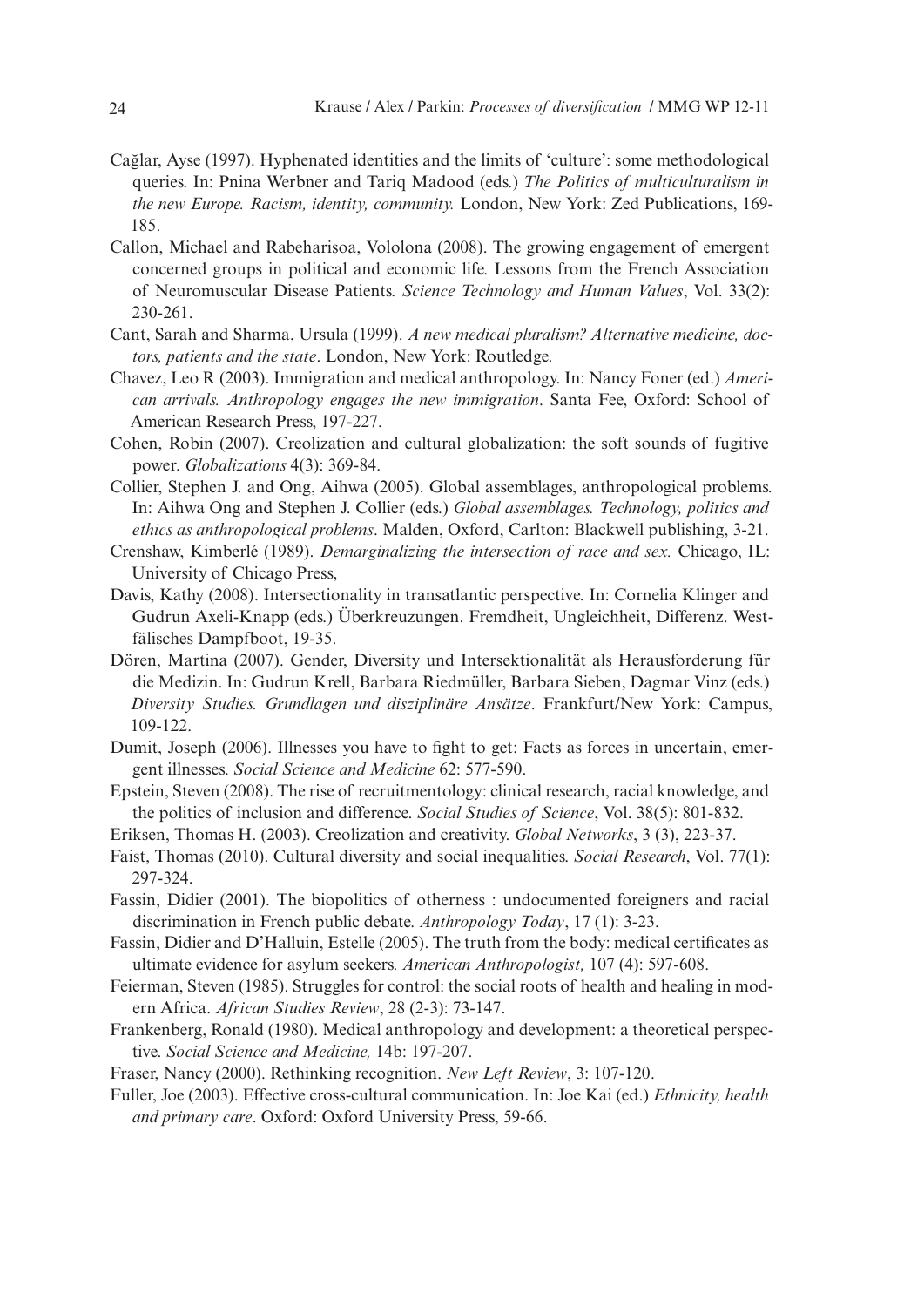- Gibbon, Sahra and Novas, Carlos (eds.) (2008). *Biosocialities, genetics and the social sciences. Making biologies and identities*. London, New York: Routledge.
- Grill Greenhalgh, Trisha; Voisey, Christopher and Robb, Nadia (2008). Interpreted consultations as 'business as usual'? An analysis of organizational routines in general practices. In:Waquar I.U. Ahmad and Hannah Bradby (eds.) *Ethnicity and health care. Understanding diversity, tackling disadvantage*. Malden and Oxford: Blackwell Publishing, 131-154.
- Ha, Kien Nghi (2006). Hype um Hybridität Kultureller Differenzkonsum und postmoderne Verwertungstechniken im Spätkapitalismus. Bielefeld: transcript.
- Hacking, Ian (1986). Making up people. In: Thomas C. Heller, Morton Sosna and David E. Wellbery (eds.) *Reconstructing invdividualism. Autonomy, individuality, and the self in Western thought*. Stanford: Stanford Univerisity Press, 222-236.
- Hannerz, Ulf (1987). The world in creolization. *Africa*, 57 (4), 546-559.
- Higginbotham, John C.; Trevino, Fernando M. and Ray, Laura A. (1990). Utilization of curanderos by Mexican Americans: prevalence and predictors, findings from HHANES 1982-84. *American Journal of Public Health*, 80: 32-35.
- Hirsch, Jennifer S. (2003). Anthropologists, migrants, and health research: confronting cultural appropriateness. In: Nancy Foner (ed.) *American arrivals. Anthropology engages the new immigration.* Santa Fe, Oxford: School of American Research Press, 229-257.
- Hog, Erling and Hsu, Elisabeth (2002). Introduction. In: Erling Hog and Elisabeth Hsu (eds.) *Countervailing creativity: patient agency in the globalization of Asian medicines. Special Issue Anthropology and Medicine*, 9(3): 205-222.
- Hsu, Elisabeth (2008). Medical pluralism. *International Encyclopedia of Public Health,* 4: 316-321.
- Janzen, John M. (1978). *The quest for therapy in Lower Zaire.* Berkeley, London: University of California Press.
- ——– (1987). Therapy management: concept, reality, process. *Medical Anthropology Quarterly*, 1 (1): 68-84.
- Jain, Kewal K. (2009). *Textbook of personalized medicine*. Heidelberg, London, New York: Springer.
- Jayaweera, Hiranthi (2010). Health and access to health care of migrants in the UK. Health Briefing Paper May 2010, Race Equality Foundation [online: **http://www.better-health. org.uk/briefings.asp**, accessed 29 November 2011.
- Johannessen, Helle (2006). Introduction: Body and self in medical pluralism. In: Helle Johannessen and Imre Lázár (eds.) *Multiple medical realities. Patients and healres in biomedical, alternative and traditional medicine*. Oxford, New York: Berghahn, 1-17.
- Jones, David and Gill, Paramjit (2003). Interpreting and translation. In: Joe Kai (ed.) *Ethnicity, health and primary care*. Oxford: Oxford University Press, 67-74.
- Kelly, Erin and Dobbin, Frank (1998). How affirmative action became diversity management: Employer response to antidiscrimination law, 1961-1996. *American Behavioral Scientist*, 41(7): 960-984.
- Kleinman, Arthur (1975). Explanatory models in health care relationships. In: *Proceedings of the 1974 international health conference on health of the family.* Washington D.C.: National Council for International Health, 159-172.
- ——– (1980). *Patients and healers in the context of culture. An exploration of the borderland between anthropology, medicine and psychiatry*. Berkeley, London: University of California Press.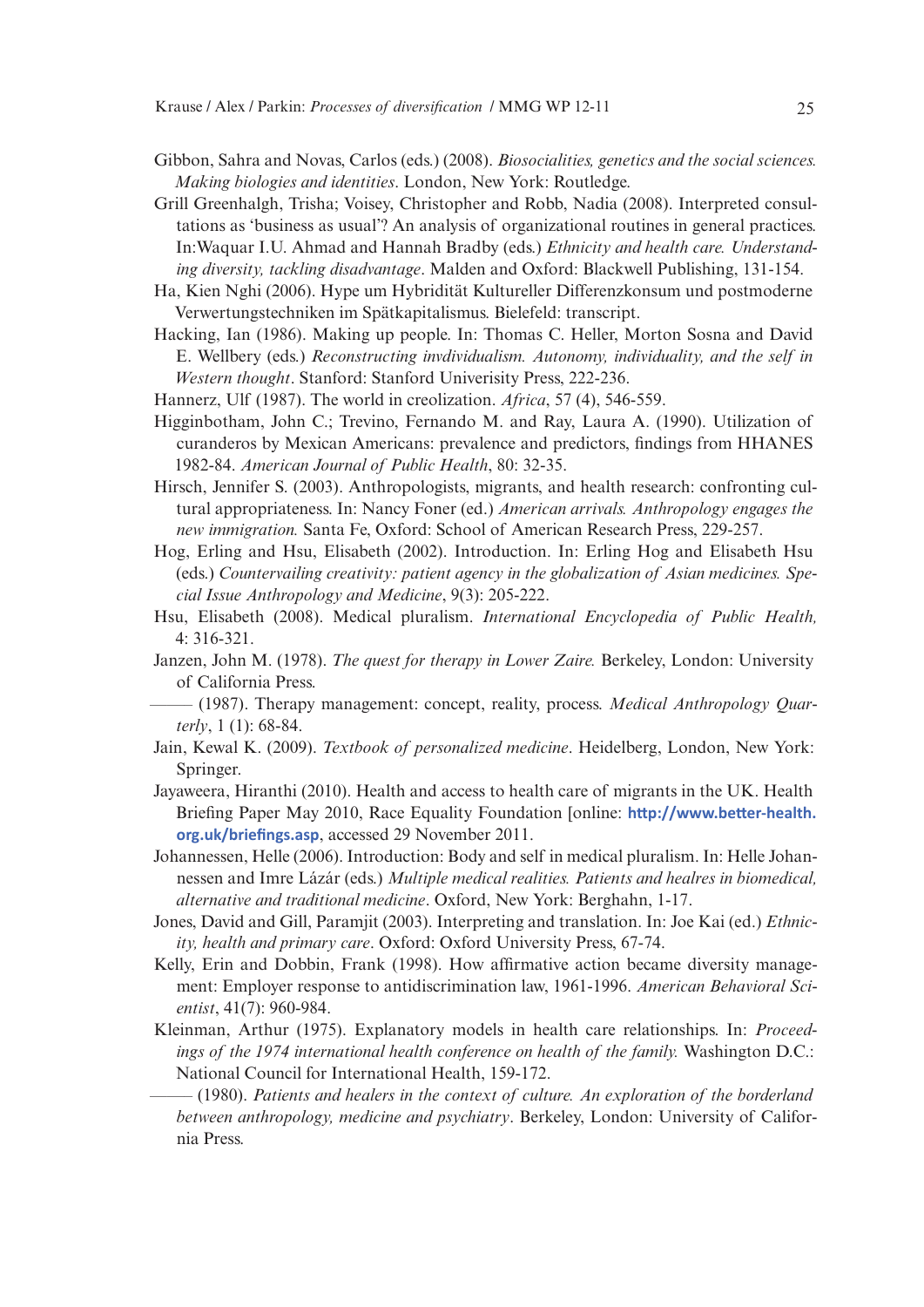- Knudsen, Harald and Holbek, Jonny (2007). Diversity creativity leadership: a journey from ancient Greece to modern society. In: Kurt April and Marylou Shockley (eds.) *Diversity. New Realities in a changing world*. Houndmills: Palgrave Macmillan, 226-247.
- Krause, Kristine (2008). Science can treat but only God can heal: medical pluralism between religio and the secular in Ghana. In: Heike Bock, Jörg Feuchter and Michi Knecht (eds.) *Religion and its other: secular and sacral concepts and practices in interaction*. Frankfurt/ Main: Campus: 185-198.
- Last, Murray (1981). The importance of knowing about not knowing. *Social Science and Medicine*, *Special Issue 'Causality and classification in African medicine and health'*, 15B (3): 387-392.
	- (2007). The importance of knowing about not knowing. In: Roland Littlewood (ed.) *On knowing and not knowing in the anthropology of medicine*. Essays published in honour of Murray Last. Walnut Creek: Left Coast Press, 1-17.
- Leslie, Charles M. (ed.) (1976). *Asian medical systems. A comparative study. Berkeley*. London: University of California Press.
- $-$  (1992). Medical anthropology contemporary theory and method. *Medical Anthropology Quarterly*, 6 (3): 306-308.
- Lindstrom, Lamont (1996). Syncretism. In: Alan Barnard and Jonathan Spencer (eds.) *Encyclopaedia of social and cultural anthropology*. London, New York: Routledge, 539-541.
- Lock, Margaret and Gordon, Deborah (eds.) (1988). Biomedicine examined. Dordrecht: Kluwer.
- Lock, Margaret and Nguyen, Vinh-Kim (2010). *An anthropology of biomedicine*. Oxford: Wiley Blackwell.
- Luig, Ute (2007). Diversity als Lebenszusammenhang Ethnizität, Religion und Gesundheit im transnationalen Kontext. In: Gertraude Krell, Barbara Riedmüller, Barbara Sieben and Dagmar Vinz (eds.) *Diversity Studies. Grundlagen und disziplinäre Ansätze*. Frankfurt/Main: Campus, 87-108.
- Mayer, Kenneth H.; Bradford, Judith B.; Makadon, Harvey J.; Stall, Ron; Goldhammer, Hilary; Landers, Stewart (2008). Sexual and gender minority health: what we know and what needs to be done. *American Journal of Public Health*, 98: 989-995.
- McCall, Leslie (2005). The complexity of intersectionality. *Signs: Journal of Women in Culture and Society*, 30 (3): 1771-1800.
- Mol, Annemarie (2003). *The body multiple. Ontology in medical practice*. Durham, N.C.: Duke University Press.
- Mol, Annemarie and Berg, Marc (1998). Differences in medicine. An introduction. In: Berg, Marc and Mol, Annemarie (eds.) *Differences in medicine. Unraveling practices, techniques, and bodies*. Durham, London: Duke University Press, 1-12.
- Nazroo, James Y. (1997). *The health of Britain's ethnic minorities*. London: Policy Studies Institute.
- ——– (1998). The racialisation of ethnic inequalities in health. In: Daniel Dorling and Stephen Simpson (eds.) *Statistics in society*. London: Arnold, 215-222.
- ——– (2002). *Ethnicity, class and health*. London: Policy Studies Institute.
- Nguyen, Vinh-Kim (2005). Antiretroviral Globalism, biopolitics, and therapeutic citizenship. In: Aihwa Ong and Stephen J. Collier (eds.) *Global assemblages. Technology, politics and ethics as anthropological problems*. Malden, Oxford, Carlton: Blackwell Publishing, 124- 144.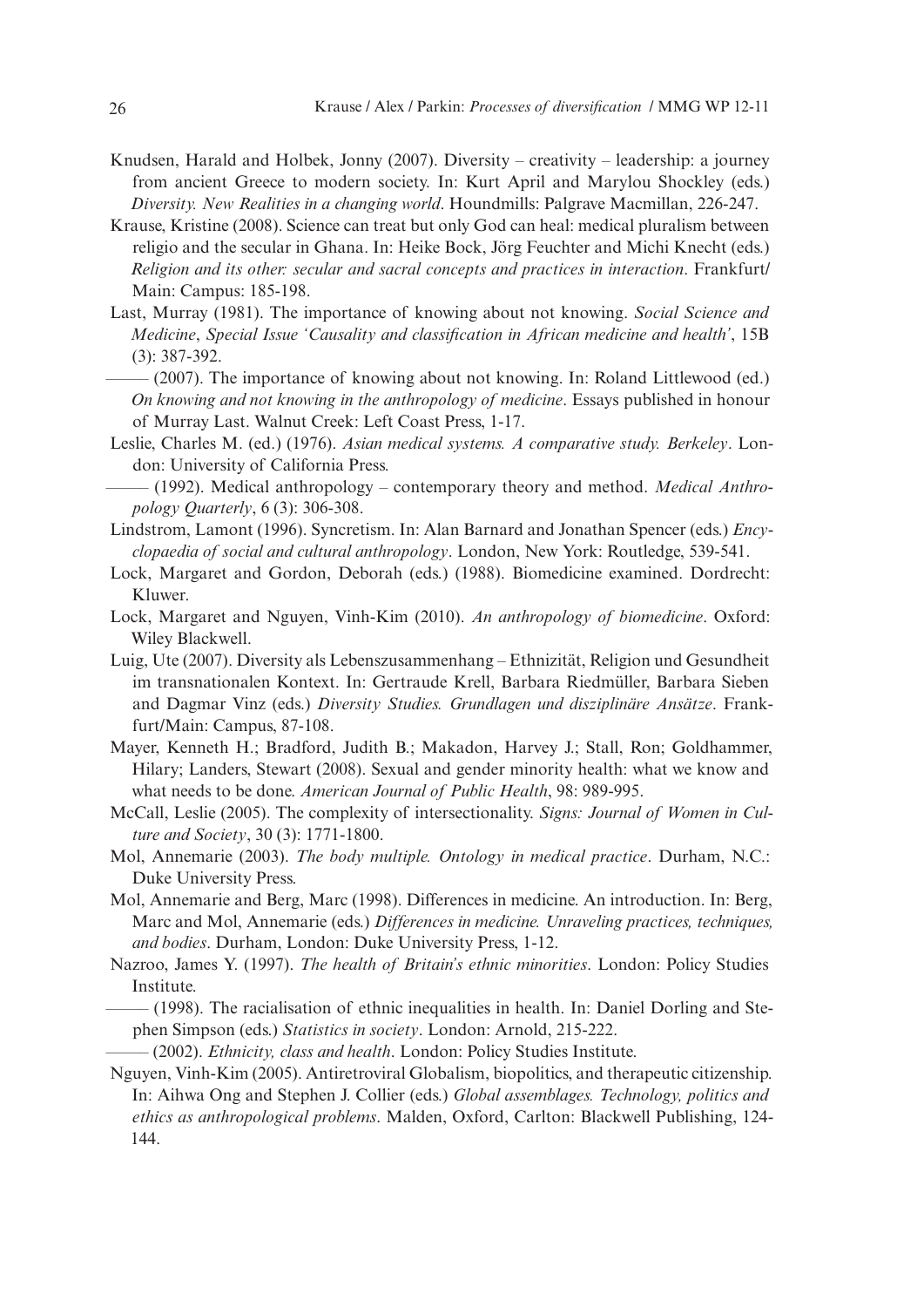- Nygren-Krug, Helena (2003). International migration, health & human rights. *WHO Health & Human Rights Publication Series*, 4, December 2003. [online: **http://www.who.int/hhr/ activities/en/intl\_migration\_hhr.pdf**, accessed 10 October 2011.
- Palmié, Stephan (1995). Against syncretism: Africanizing and Cubanizing discourses in North American *Òrìsà*-worship. In: Richard Fardon (ed.) *Counterworks. Managing the diversity of knowledge*. London, New York: Routledge, 73-104.

——– (2006). Creolization and its discontent. *Annual Review of Anthropology*, 35: 433-456.

- Parekh, Bhikhu C. (2006). *Rethinking multiculturalism: cultural diversity and political theory*. Houndmills: Palgrave Macmillan.
- Parkin, David (1970). Politics of ritual syncretism, *Africa* 40: 217-33.
- ——– (1995). Latticed knowledge. Eradication and dispersal of the unpalatable in Islam, medicine and anthropological theory. In: Richard Fardon (ed.) *Counterworks. Managing the diversity of knowledge*. London, New York: Routledge, 143-164.
- Pearson, Maggie (1986). Racist notion of ethnicity and culture in health education. In: Sue Rodmell and Alison Watt (eds.) *The politics of health education*. London, New York: Routledge, 38-56.
- Peel, John D. Y. (1968). *Aladura. A religious movement among the Yoruba*. Oxford: Oxford University Press.
- Petryna, Adriana (2002). *Life exposed. Biological citizens after Chernobyl*. Princeton: Princeton University Press.
- Phillimore, Jenny (2011). Approaches to health provision in the age of super-diversity: accessing the NHS in Britain's most diverse city. *Critical Social Policy*, 31 (1): 5-29.
- Phoenix, Ann and Pattynama, Pamela (2006). Intersectionality. *European Journal of Women's Studies*, 13: 187-192.
- Pincus, Fred L. (2006). *Understanding diversity. An introduction to class, race, gender and sexual orientation*. Boulder, London: Lynne Rienner Publishers.
- Pool, Robert (1994a). *Dialogue and the interpretation of illness. Conversations in a Cameroon village*. Oxford: Berg Publishers.
- $-(1994b)$ . The creation and dissolution of ethnomedical systems in the medical ethnography of Africa. *Africa,* 64 (1): 1-20.
- Pool, Robert and Wenzel Geissler (2005). *Medical Anthropology*. Maidenhead: Open University Press.
- Press, Irwin (1989). Problems in the definition and classification of medical systems. *Social Science & Medicine,* 14B: 45-57.
- Qureshi, Bashir (1989). *Transcultural medicine*. Dordrecht: Kluwer Academic Publisher.
- ——– (1992). How to avoid pitfalls in ethnic medical history, examination and diagnosis. *Journal of the Royal Society of Medicine*, 85: 65-66.
- Reynolds Whyte, Susan (1989). Anthropological approaches to African misfortune: from religion to medicine. In: Anita Jacobsen-Widding and David Westerlund (eds.) *Culture, experience and pluralism. Essays on African ideas of illness and haling*. Uppsala: Uppsala University, 289-301.
- Rose, Nikolas and Novas, Carlos (2005). Biological citizenship. In: Aihwa Ong and Stephen J. Collier (eds.) *Global assemblages. Technology, politics and ethics as anthropological problems*. Malden, Oxford, Carlton: Blackwell Publishing, 439-463.
- Sauer, Birgit (2007). Diversity. Eine staats- und hegemonietheoretische Reflexion. *Femina Politica. Zeitschrift für feministische Politikwissenschaft*, 2007(1): 33-44.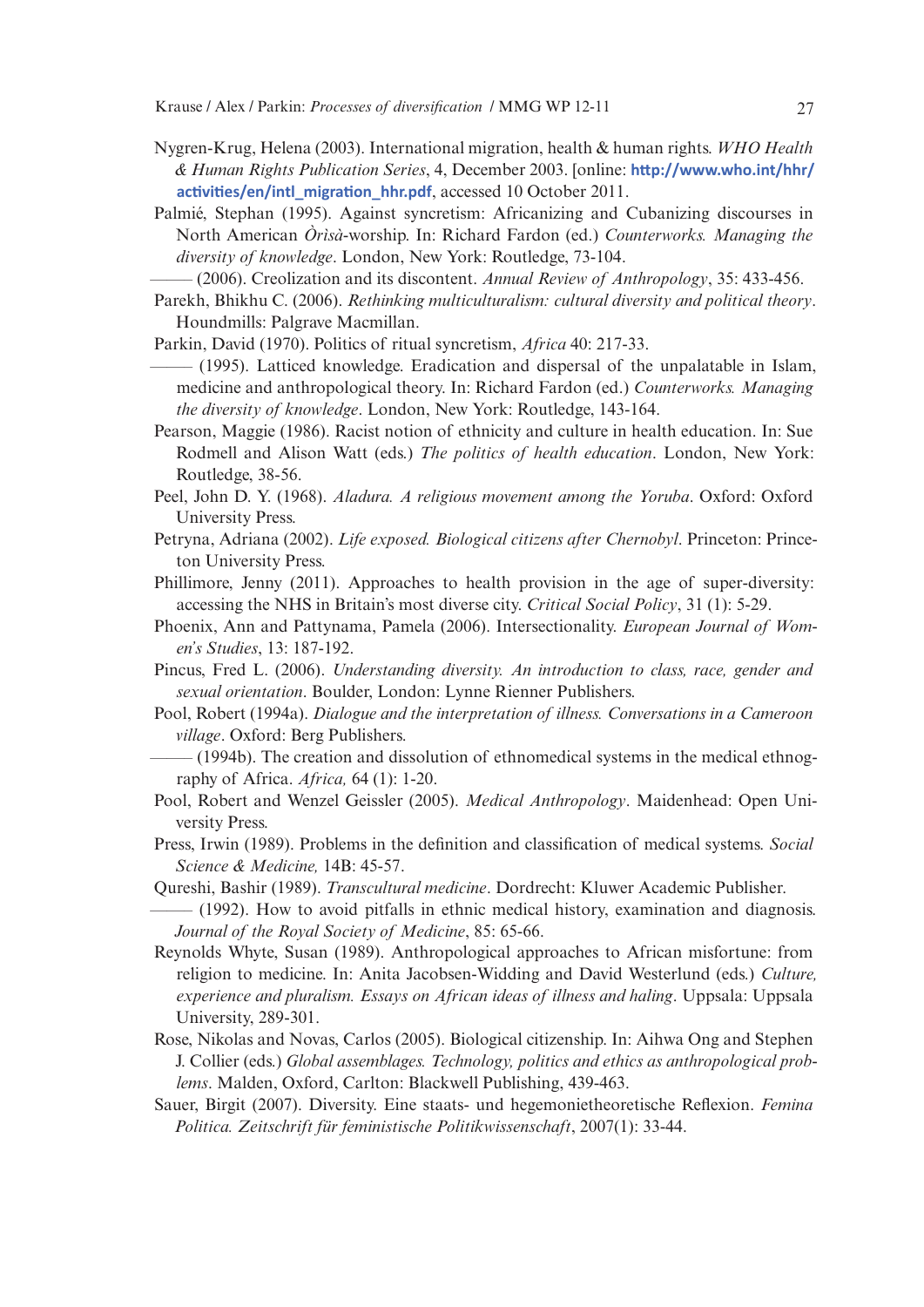- Schönwälder, Karen (2007). Diversity und Antidiskriminierungspolitik. In: Gertraude Krell, Barbara Riedmüller, Barbara Sieben and Dagmar Vinz (eds.) *Diversity Studies. Grundlagen und disziplinäre Ansätze.* Frankfurt a.M.: Campus, 163-178.
- Silvoe, Derrick (1999). The psychosocial effects of torture, mass human rights violations, and refugee trauma: toward an integrated conceptual framework. *Journal of Nervous and Mental Disease*, 187 (4): 200-207.
- Silvoe, Derrick and Watters, Charles (2000). Policies of deterrence and the mental health of asylum seekers. *Journal of American Medical Association*, 284 (5): 604-611.
- Squires, Judith A. (2006). Framing diversity: Egalitarianism or managerialism? *Fronesis,* 22-23: 192-204.

- ——– (2007b). *The new politics of gender equality*. Houndmills: Palgrave Macmillan.
- Stewart, Charles (1999). Syncretism and its synonyms: reflections on cultural mixture. *Diacritics*, 29 (3): 40-62.
- Stewart, Charles and Shaw, Rosalind (1994). Introduction: problematizing syncretism. In: Charles Stewart and Rosalind Shaw (eds.) *Syncretism/Anti-Syncretism. The politics of religious synthesis*. London, New York: Routledge, 1-26.
- Stubbs, Paul (1993). 'Ethnically sensitive' or 'anti-raist'? Models for health research and service delivery. In: Waquar I.U. Ahmad (ed.) *'Race' and Health in contemporary Britain*. Buckingham, Philadelphia: Open University Press, 34-47.
- Ticktin, Miriam (2006). Where ethics and politics meet: The violence of humanitarianism in France. *American Ethnologist,* 33 (1): 33-49.
- Vertovec, Steven (2007). Super-diversity and its implications. *Ethnic and Racial Studies*, 29(6): 1024-54.
- Watters, Charles (1998). The mental health needs of refugees and asylum seekers: key issues in research and service development*.* In: Frances Nicholson and Patrick Twomey (eds.) *Current issues of UK asylum law and policy*. Aldershot: Avebury, 282-297.
	- ——– (2001a). Avenues of access and moral economy of legitimacy: a response to Didier Fassin. *Anthropology Today,* 17 (2): 22-23.
	- ——– (2001b). Emerging paradigms in the mental health care of refugees. *Social Science and Medicine,* 52: 1709-1712.
	- $-$  (2003). The mental health care of refugees: perspectives on South Africa. In: Robin Cohen (ed.) *Migration and health in South Africa. Proceedings of a conference held at the University of Cape Town, 26-29 January 2003.* Bellville South: Van Schaik, 224-231.
- Wimmer, Andreas (2009). Herder's heritage and the boundary-making approach: studying ethnicity in immigrant societies. *Sociological Theory*, 27(3):244-270.
- Wolitski, Richard J.; Stall, Ron; Valdiserri, Ronald O. (eds.) (2008). *Unequal Opportunity: Health Disparities Affecting Gay and Bisexual Men in the United States*. New York: Oxford University Press.
- Yano, Hisashi (2001). Anwerbung und ärztliche Untersuchung von 'Gastarbeitern' zwischen 1955 und 1956, in: Peter, Marschalck and Karl Heinz Wiedel (eds.): *Migration und Krankheit*. Osnabrück: Universitätsverlag Rasch, 65-83.
- Young, Allen (1982). The anthropologies of illness and sickness. *Annual Review of Anthropology,* 11: 257-285.
	- ——– (1995). *The harmony of illusion*. Princeton, NJ: Princeton University Press.

<sup>——– (2007</sup>a). 'Diversity Mainstreaming'. *Femina Politica: Zeitschrift fur feministische Politikwissenschaft*, 16 (1), 45-56.